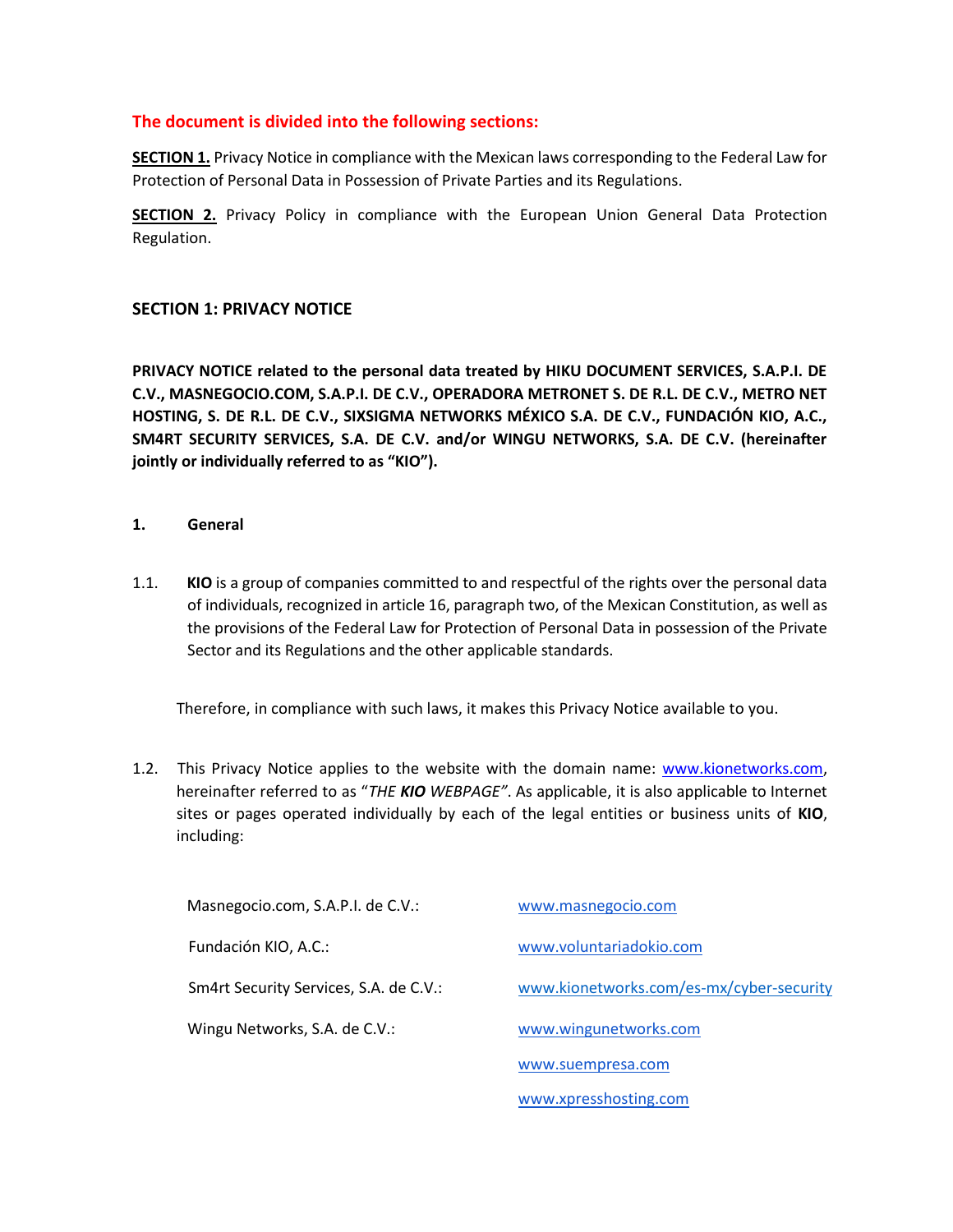1.3. Should the OWNER provide personal data to **KIO**, it shall be treated in accordance with this Privacy Notice.

## **2. Identity and address of the party responsible for the treatment of the personal data**

- 2.1. As applicable, the parties responsible for the treatment of the personal data are **HIKU DOCUMENT SERVICES, S.A.P.I. DE C.V., MASNEGOCIO.COM, S.A.P.I. DE C.V., OPERADORA METRONET S. DE R.L. DE C.V., METRO NET HOSTING, S. DE R.L. DE C.V., SIXSIGMA NETWORKS MÉXICO S.A. DE C.V., FUNDACIÓN KIO, A.C., SM4RT SECURITY SERVICES, S.A. DE C.V. and/or WINGU NETWORKS, S.A. DE C.V.** (hereinafter jointly or individually referred to in this notice as "**KIO**"), who agree to respect the provisions established in this Privacy Notice (hereinafter the "Notice"), which is made available in compliance with the provisions established in Federal Law for Protection of Personal Data in possession of the Private Sector and its Regulations (hereinafter referred to indistinctly as the "Law" or the "LFPDPPP") and its respective Regulations, and is applicable with respect to the personal data of individuals (including individuals in their relationship with legal entities) that **KIO** obtains from candidates, personnel, customers, prospective customers, suppliers, prospective suppliers and/or business partners, service providers, participants in the events and/or training sessions organized by KIO and visitors to its Internet page, as well as visitors to its tax address.
- 2.2. The parties responsible listed below, for purposes of this Privacy Notice, indicate their address for receiving all kinds of notifications or notices related to this Privacy Notice to be those indicated below:

**Sixsigma Networks México, S.A. de C.V., Fundación KIO, A.C., Operadora MetroNet S. de R.L. de C.V., MetroNet Hosting, S. de R.L. de C.V., Sm4rt Security Services, S.A. de C.V. y Hiku Document Services, S.A.P.I. de C.V.:** Prolongación Paseo de la Reforma No. 5287, Cuajimalpa, CP. 05000, Ciudad de México.

**Wingu Networks, S.A. de C.V**. Blvd. Manuel Ávila Camacho 36, piso 10 y 12 oficina 1025, Lomas de Chapultepec V sección, Miguel Hidalgo, , CP. 11000,Ciudad de México

**MasNegocio.com, S.A.P.I. de C.V.**: Avenida de los Insurgentes Sur No. 2375 Piso 4, Col. Tizapán, Álvaro Obregón, C.P. 01090, Ciudad de México.

**Sixsigma Networks México, S.A. de C.V., Fundación KIO, A.C., Operadora MetroNet S. de R.L. de C.V., MetroNet Hosting, S. de R.L. de C.V., Sm4rt Security Services, S.A. de C.V. y Hiku Document Services, S.A.P.I. de C.V.:** Prolongación Paseo de la Reforma No. 5287, Cuajimalpa, CP. 05000, Ciudad de México.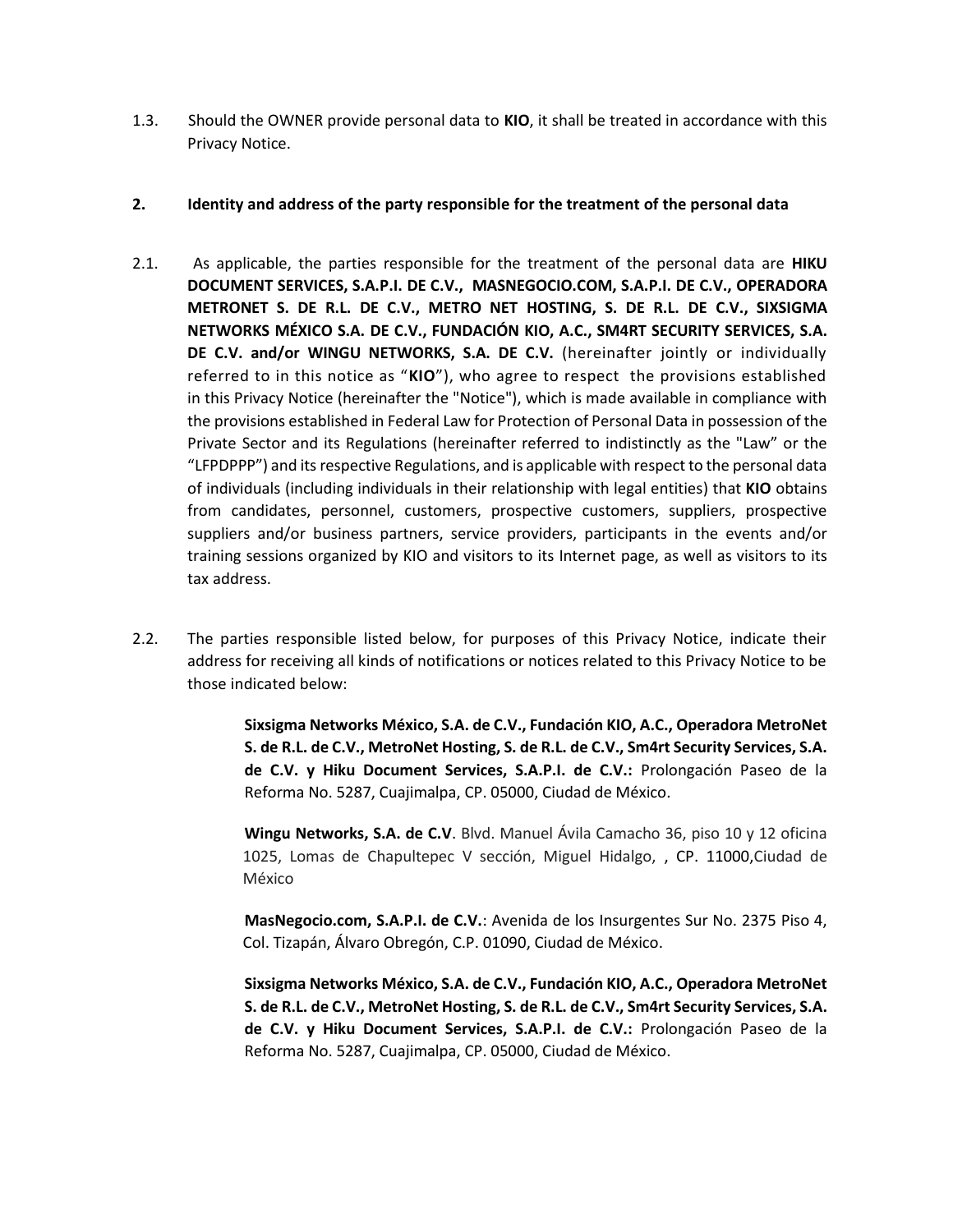**Wingu Networks, S.A. de C.V**. Blvd. Manuel Ávila Camacho 36, piso 10 y 12 oficina 1025, Lomas de Chapultepec V sección, Miguel Hidalgo, , CP. 11000,Ciudad de México

**MasNegocio.com, S.A.P.I. de C.V.**: Avenida de los Insurgentes Sur No. 2375 Piso 4, Col. Tizapán, Álvaro Obregón, C.P. 01090, Ciudad de México.

## **3. Definitions**

- 3.1. **Owner.** The individual (including individuals in their relationship with legal entities) that the personal data identifies and or to whom the personal data corresponds.
- 3.2. **Party responsible.** Individual or legal entity (**KIO**) of a private nature that determines the nature of the treatment of the personal data.
- 3.3. **Handler.** The individual or legal entity that, individually or jointly with others, treats the personal data on behalf of the party responsible.
- 3.4. **Treatment.** The obtaining, use (which includes access, handling, utilization, transfer or disposal of personal data), disclosure or storage of personal data through any means.

3.4.1. **Transfer.** All communication of data made to any person other than the party responsible or the handler of the treatment of such data.

3.4.2. **Sending.** The communication of personal data between the party responsible and the handler, both within and outside of Mexico.

- 3.5. **ARCO Rights.** Rights of Access, Rectification, Cancellation and Opposition.
- 3.6. **Tacit Consent.** The OWNER shall be understood to have consented to the treatment of the personal data, when upon the Privacy Notice being made available to them, they do not express their opposition therewith, in accordance with the provisions of article 8 of the Federal Law for Protection of Personal Data in possession of the Private Sector.
- 3.7. **Primary Purposes.** The primary purposes for which the personal data is requested and that are required for **KIO** to be able to comply with its legal or contractual obligations with respect to the OWNER.
- 3.8. **Secondary Purposes.** The purposes that are not necessary for the relationship between **KIO** and the OWNER.
- 3.9. **Personnel.** For purposes of this Notice and any related documents, including but not limited to any privacy or policy notices derived therefrom, the term "Personnel" shall be used in reference to, and indistinctly include: (i) the personnel assigned to **KIO** in terms of article 15-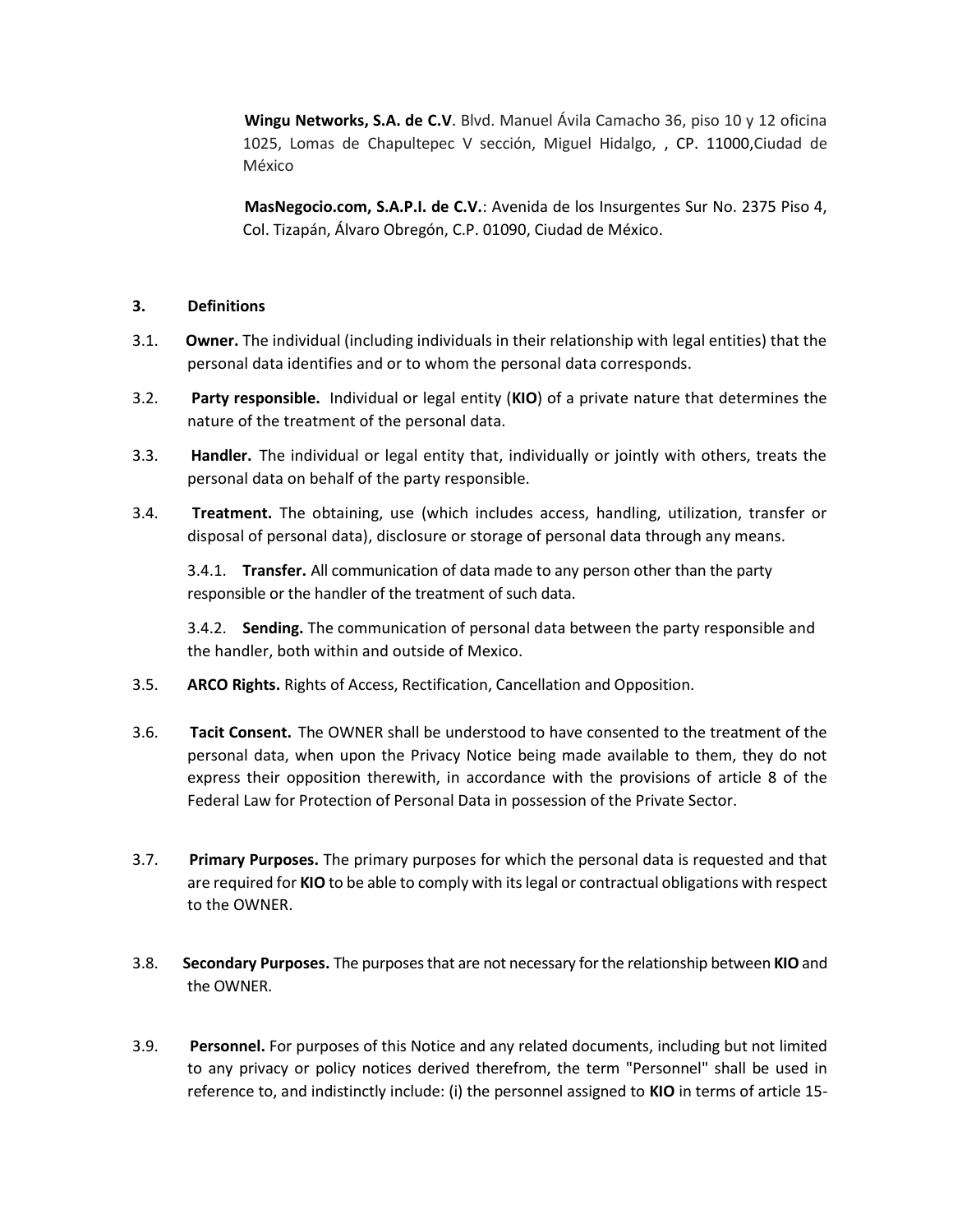A of the Federal Labor Law, if applicable; (ii) personnel assigned to **KIO** by third parties under services agreements; (iii) professional service providers or independent contractors; (iv) professional residents, social service providers or interns; or (v) **KIO** personnel with a labor relationship.

#### **4. Personal data subject to treatment**

- 4.1. **KIO** may obtain directly and/or through handlers, the following personal data:
	- 4.1.1. **Candidates:** Resume, which may include the following data:

**General:** Full name, gender, nationality, marital status, date and place of birth, image or photograph, official photo ID, passport, driver's license number, email address, land phone number, cell phone number, social security number, retirement fund, Population Registration Number, Federal Taxpayer Registration Number, address (postal code, state, country, city or municipality, neighborhood, location, nearby reference points, street and internal and exterior number), signature, criminal background check and references.

**Academic:** level and certificate of study, school, period of study, ability with languages and computer and office equipment, training courses, certifications, experience, skills and abilities.

**Personal references** (for which the owner shall ensure they have their consent to provide personal data on such third parties): Name, address (postal code, state, country, city or municipality, neighborhood, location, nearby reference points, street and internal and exterior number), land telephone number and cell phone number, occupation, relationship, time and reason for relationship with such individual.

**Labor references:** time and reason for relationship, companies where the individual has worked, names of their immediate superiors, salaries received, telephone numbers, reason for leaving.

**Family data:** names, age, schooling, telephone number and occupation of parents, siblings, children and spouse, emergency contact information.

**Economic Data:** Socio-economic study, bank accounts, current expenses, services and loans acquired, level of income and expenses, properties, real estate and debt, benefits and compensation.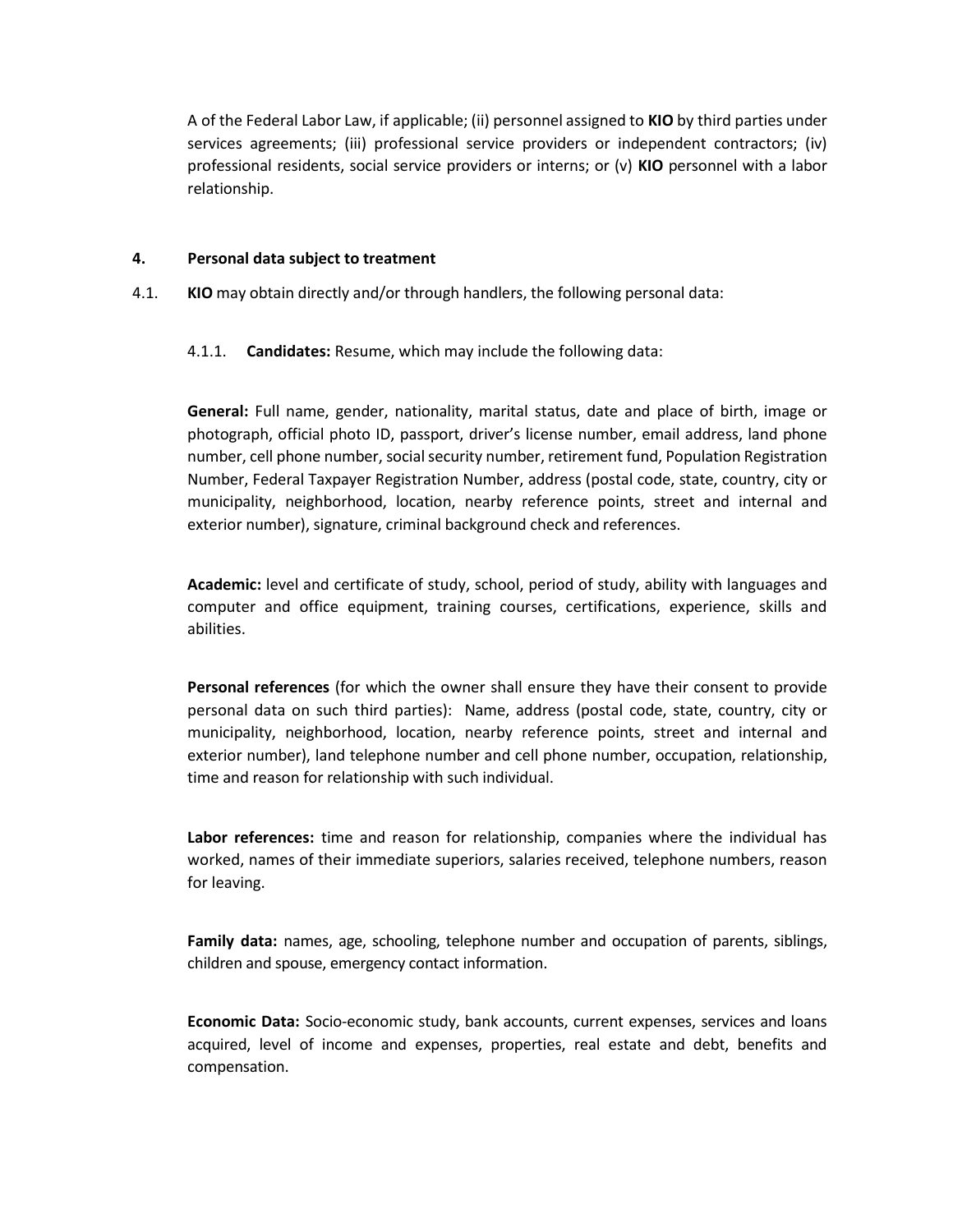**Copies of documentation:** Employment application, Federal Taxpayer Registration Number (RFC), Population Registration Number (CURP), immigration form (FM), official photograph ID, birth certificate, passport, Mexican Social Security Institute (IMSS) certificate, proof of address, professional license or proof of studies, certifications, recommendation letters, previous payroll receipts, bank statement of account with interbank identification number (CLABE), criminal background, and, if applicable: proof of INFONAVIT loan, marriage certificate and birth certificate(s) of child(ren).

## 4.1.2. **Personnel**

**As applicable depending on the type of relationship the owner has with KIO:** Full name, gender, nationality, marital status, age, image or photograph, signature, advanced electronic signature, biometric data, social security number, retirement fund, place and date of birth, passport, driver's license number, land telephone number and cell phone number, address (postal code, state, country, city or municipality, neighborhood, location, nearby reference points, street and interior and exterior number), email address, current studies, ability with languages and computer and office equipment, personal and labor references, for which the owner must have the consent of the third parties in question to share their personal information, (name, telephone number, time they have known each other and reason for relationship), schooling, last level of schooling, professional license or proof of studies, license plate and type of vehicle, bank account data and emergency contact information.

In the case of medical studies (Check-Up) that may come to be performed as part of the compensation or benefits package granted to the personnel, the resulting information shall be the exclusive property of the owner.

**Copies of documentation.** As applicable depending on the type of relationship the owner has with **KIO**: employment request, CV, official photo ID, proof of address, birth certificate, passport, Federal Taxpayer Number (RFC) certificate, immigration form (FM), professional license or proof of studies, certifications, recent training Mexican Social Security Institute (IMSS) certificate, credit bureau report, credit history (debts, properties, income, expenses, credit cards), recommendation letters, previous payroll receipts, bank statement of account with interbank identification number (CLABE), criminal and no criminal background, and, if applicable, proof of INFONAVIT loan, marriage certificate and birth certificate(s) of child(ren).

## 4.1.3. **Customers.**

Full name, image or photograph, RFC, signature, official photo ID, land and/or cell phone number, email, address (postal code, state, country, city or municipality, neighborhood, location, nearby reference points, street and internal and exterior number), and address for billing (postal code, state, country, city or municipality, neighborhood, location, nearby reference points, street and internal and exterior number), bank statement cover page and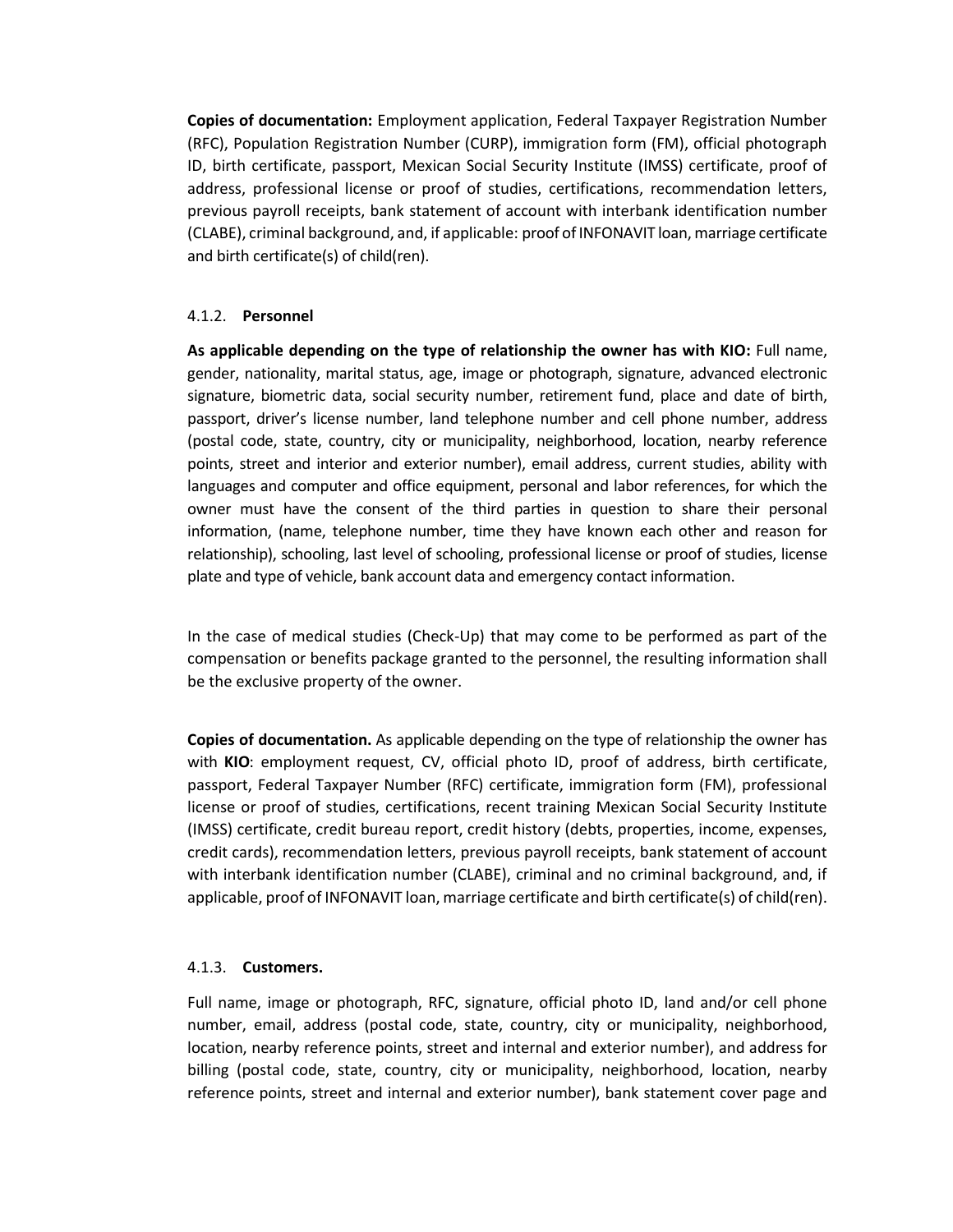tax information. If applicable, personal data of individuals related to a legal entity, as well as the information and/or documents necessary to follow up on contractual/business matters that relate the company to **KIO**.

**Copies of documentation.** Official photo ID, company incorporation papers, legal powers of representation of the legal representative registered in the Public Registry of Property and Commerce, RFC Certificate and proof of address.

#### 4.1.4. **Suppliers.**

**Potential Suppliers and Suppliers.** Full name, photograph, tax information, bank statement cover page, signature, advanced electronic signature, email, land and cell phone number, address (postal code, state, country, city or municipality, neighborhood, location, nearby reference points, street and internal and exterior number), Federal Taxpayer Registration number, company they work for, position they hold, the phone numbers and emails of the company, company address (postal code, state, country, city or municipality, neighborhood, location, nearby reference points, street and internal and exterior number), billing information (company name, Federal Taxpayer Registration number, electronic invoice, bank information, name of the bank, account and account CLABE SWIFT, ABBA, in the case of international transfers). KIO may also request a resume, and commercial and professional references.

**Copies of documents for legal entity Suppliers** (with respect to personal information of individuals related to legal entities). Official photo ID of the supplier's legal representative, RFC Certificate, bank statements of account, proof of address, signature on Anticorruption Statement, signature on Privacy Notice, signature on Annual certification as Third Party Intermediary or Business Partner, tax return for the current year, incorporation papers, notarized power of attorney of legal representative, financial statements and audited financial statements.

**Copies of documents for Suppliers who are individuals.** Official ID, RFC certificate, CURP, proof of address, tax return, bank statements of account, signature on Anticorruption Statement, signature on Privacy Notice, signature on Annual certification as Third-Party Intermediary or Business Partner, and tax return.

## 4.1.5. **Participants in events and/or training organized by KIO.**

Full name, gender, email address, social media and land and cell phone number.

## 4.1.6. **Visitors to THE KIO WEBSITE.**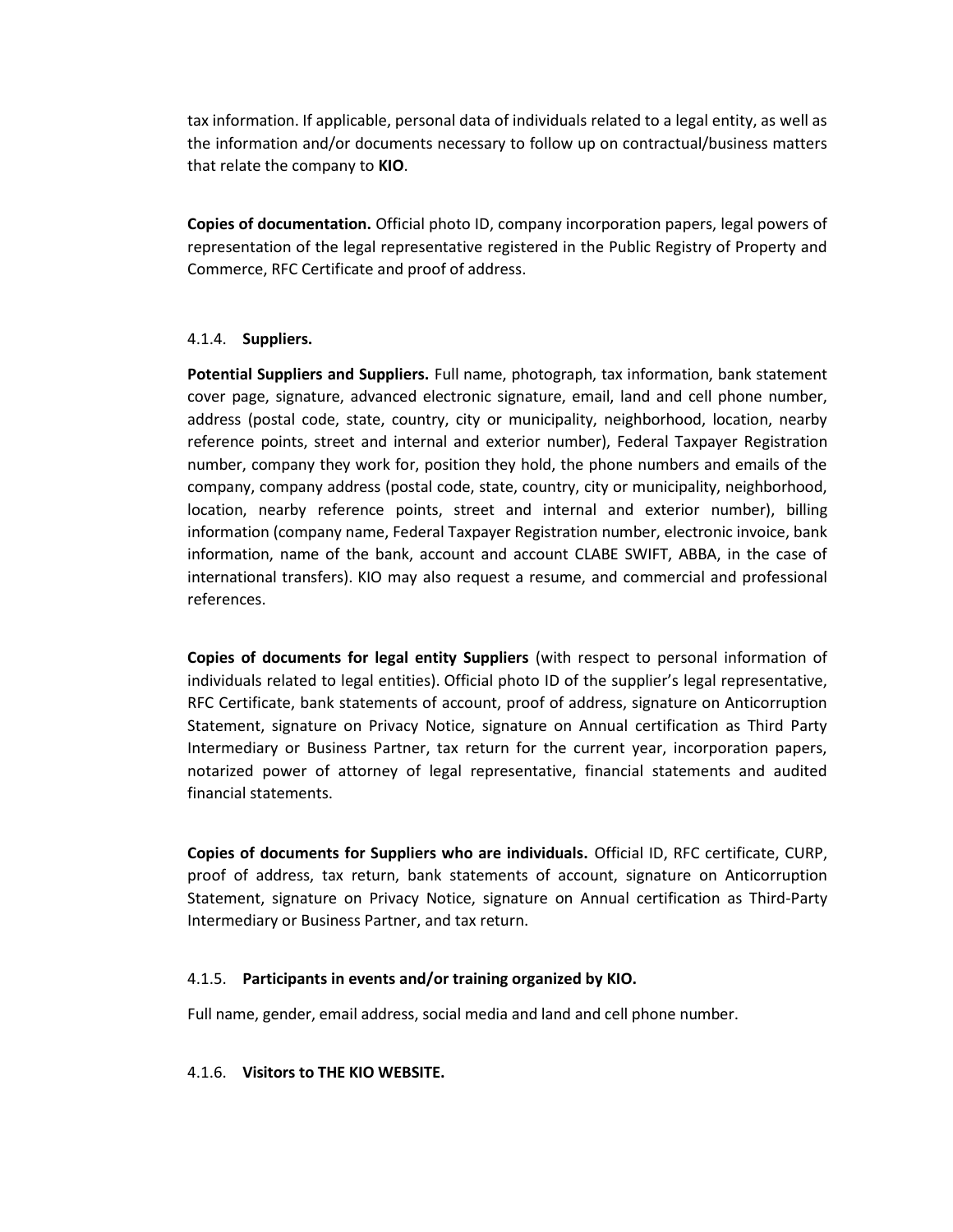Full name, company name, position, email address, phone number, country, state, city and IP address of the visitor; if applicable, the information generated by interaction with cookies or web beacons or other similar technologies, in accordance with the terms set forth in this privacy notice.

# 4.1.7**. Visitors to the KIO tax address.**

Name, official photo ID, company they work for, person they are visiting, images, photographs and, if applicable, audio of the visitor captured by the company's video surveillance services.

- 4.2. In the case of non-sensitive data, as well as financial and asset data treated for primary purposes in order to allow KIO to be able to comply with legal or contractual obligations related to the OWNER, KIO assumes that it has the OWNER's tacit consent for the treatment, in accordance with the provisions of articles 8 and 10 of the LFPDPPP, unless the Owner expressly expresses its opposition to such treatment, in which case such opposition shall have the scope set forth in the applicable legal provisions.
- 4.3. The OWNER is responsible for the truthfulness and accuracy of the data that, if applicable, it provides to **KIO.**
- 4.4. **KIO** declares that it can obtain the personal data of the OWNER through public access sources in order to validate, update and contact the OWNER, respecting at all times the reasonable privacy expectation referred to in article 7 of the LFPDPPP.
- 4.5. **KIO** can use the IP (Internet Protocol) information to analyze any type of threats to the **KIO** WEBSITE, as well as to gather demographic information. However, the IP information in no case shall be used to identify the OWNERS, except when there is a possibility of fraudulent activity.

## **5. Use of Cookies and Web beacons**

- 5.1. The **KIO** WEBSITE or other sites of the **KIO** group usually use cookies with certain characteristics or functions. Cookies are specific types of information that a website transfers to the hard drive of the computer of the OWNER in order to keep records. Cookies can be used to facilitate the use of a website, and to save passwords and preferences while the OWNER surfs the Internet.
- 5.2. Web beacons are images inserted in a website or email that can be used to monitor a visitor's behavior, as well as to store information on the IP address of the User-OWNER, the length of time they interact with the page and the type of browser used, among other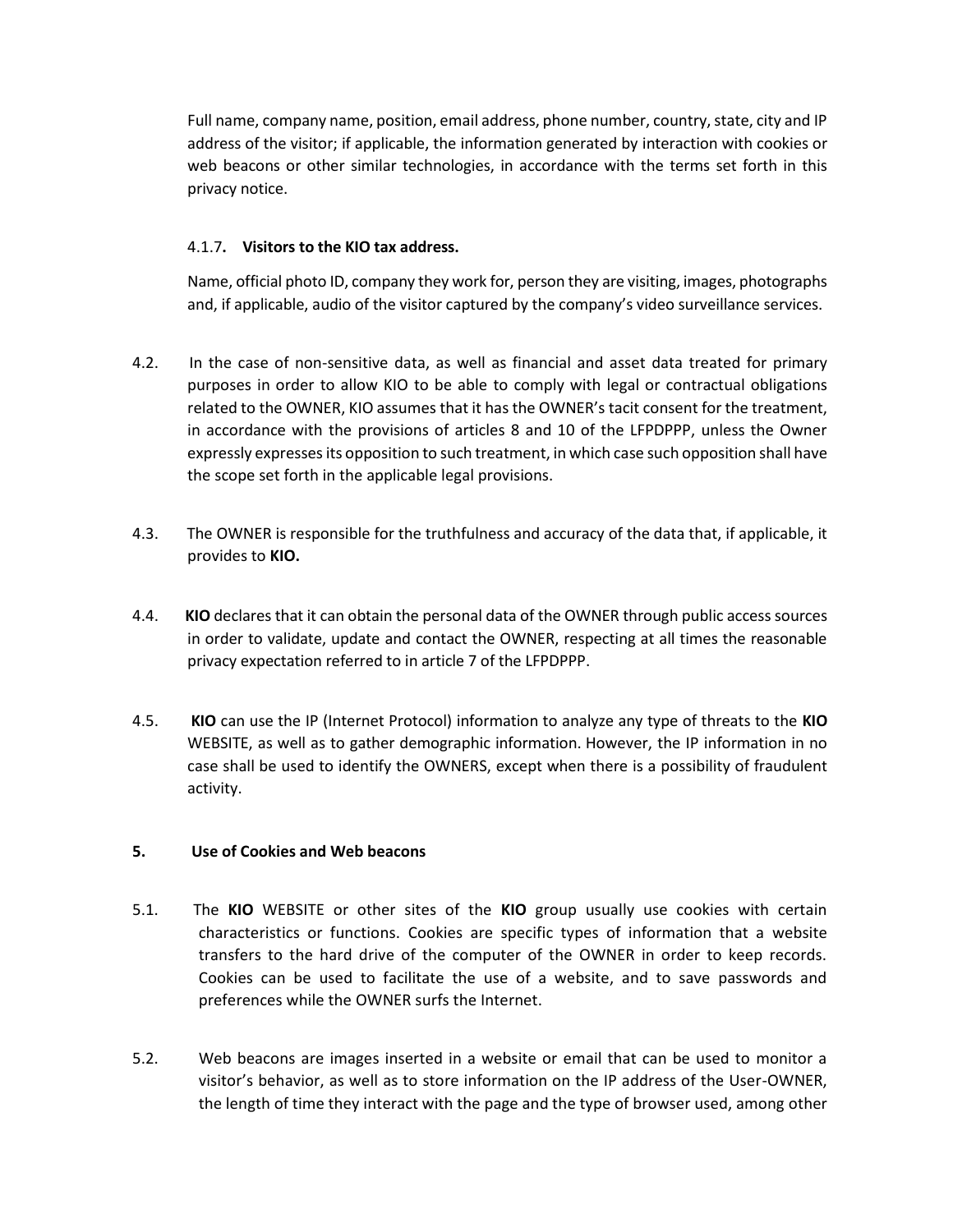information. Although most browsers accept cookies and web beacons automatically, the OWNER can configure their browser not to accept them.

- 5.3. On the KIO WEBSITE, cookies might be used to improve the experience in using the page. The OWNER can change the configuration of the cookies at any time, disabling the "Cookies on social networks" options (which are used by the "share" buttons on social networks, and by "Functional cookies" option), which are what allow **KIO** to analyze the use of the site to measure and improve its performance. However, the OWNER cannot disable the "Cookies requested" option, since they are required for the correct functioning of the site.
- 5.4. To deactivate the cookies, follow the instructions indicated below:
	- a) Internet Explorer: h[ttps://support.microsoft.com/en-us/help/278835/](https://support.microsoft.com/en-us/help/278835/)

b) Firefo[x:http://support.mozilla.org/es/kb/Habilitar%20y%20deshabilitar%20cookies?](http://support.mozilla.org/es/kb/Habilitar%20y%20deshabilitar%20cookies)s= deshabilitar+cookies&r=0&e=es&as=s;

- c) Opera[: http://help.opera.com/Windows/11.60/en/cookies.html;](http://help.opera.com/Windows/11.60/en/cookies.html)
- d) Safari IPAD: [http://manuals.info.apple.com/en\\_US/iPad\\_iOS4\\_User\\_Guide.pdf;](http://manuals.info.apple.com/en_US/iPad_iOS4_User_Guide.pdf)
- e) Safari IPHONE[: http://manuals.info.apple.com/en\\_US/iPhone\\_iOS3.1\\_User\\_Guide.pdf;](http://manuals.info.apple.com/en_US/iPhone_iOS3.1_User_Guide.pdf) and
- f) Chrome:<http://support.google.com/chrome/bin/answer.py?hl=es&answer=95647>

# **6. Purposes of the treatment of the personal data**

6.1. **KIO**, on its own behalf or through Handlers, shall treat the personal data for the Primary Purposes required for **KIO** to be able to comply with its legal or contractual obligations in its relationship with the Owner, and specifically, it may treat the personal data of the OWNER, as applicable depending on the type of relationship they have with them, for the following **purposes**:

# 6.1.1. **The OWNER-Candidate:**

a) Evaluate the competency of the OWNER-Candidate for possible job vacancies by contacting them in order to determine the viability of their selection for the position they are applying for.

b) Investigate or verify the candidate's background and references, as well as, if applicable, perform socioeconomic studies on the OWNER-Candidate. The personal data of the candidate contained in the socioeconomic reports will be retained for a period of up to **1 (one) year** from the time they were obtained.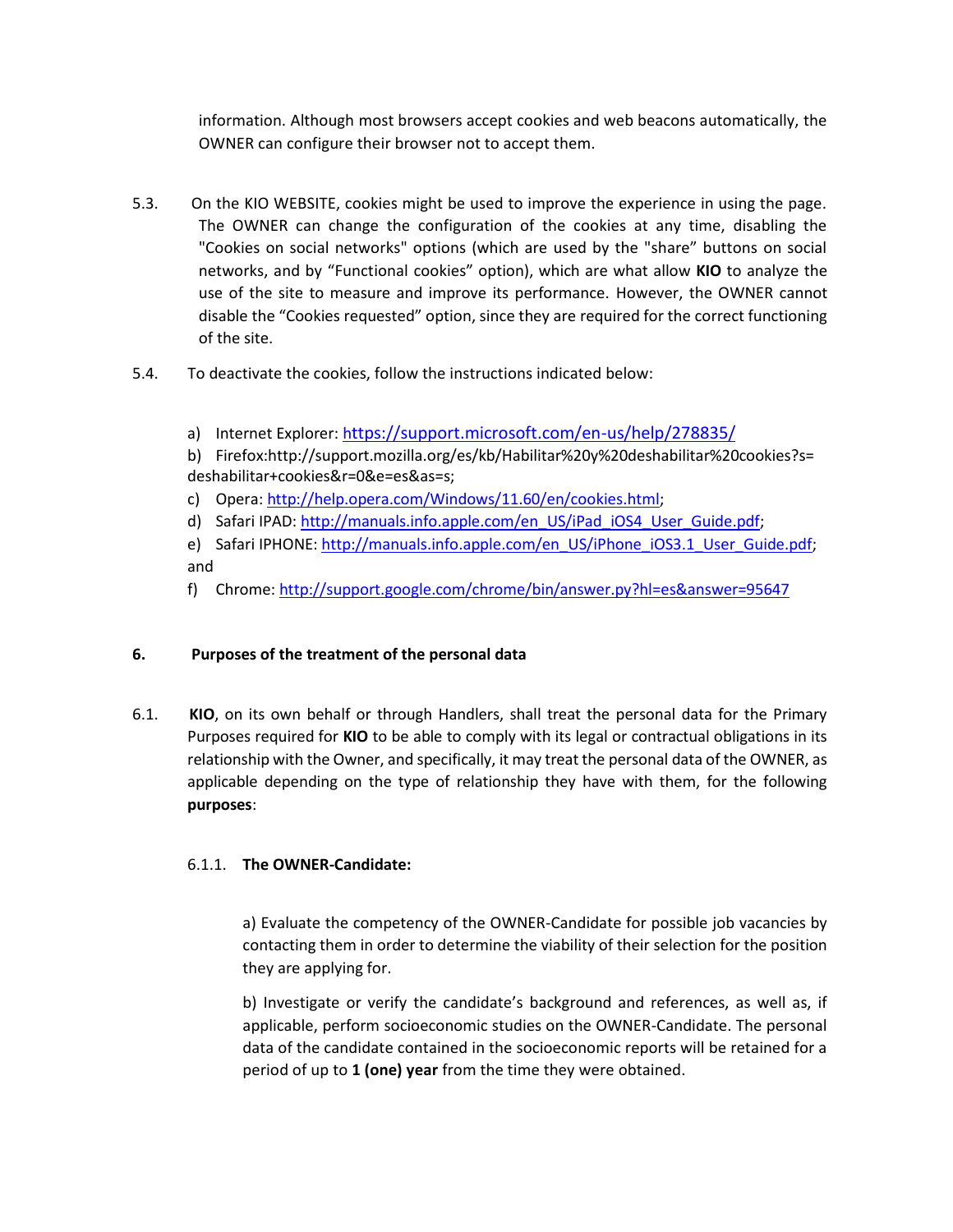c) Understand the work experience of the OWNER-Candidate, as well as their knowledge, competencies and skills for the position they are applying for.

d) Create a file for the OWNER-Candidate that will be retained at the **KIO** offices, in electronic form, for up to **1 (one) year** counted as of the time the records were obtained, in the case the OWNER-Candidate is not selected for the position they applied for.

e) If applicable, share the information provided by the candidate with third parties (job banks, placement agencies or other similar organizations), with the consent of the owner.

# 6.1.2**. OWNER-Personnel (as applicable depending on the type of relationship the owner has with KIO):**

a) Create a file, in physical and/or digital format, on the OWNER-Personnel that will be retained at the **KIO** address.

b) Perform the processes necessary for registration, cancellation, changes and disabilities with the IMSS and other government institutions where it is required.

c) Perform the procedures necessary to obtain the debit card for depositing the salary and other benefits earned by the OWNER-Personnel

d) Perform the procedures and deliver the corporate credit card, in the case the description of the position held by the person in question so requires.

e) Support the OWNER-Personnel in their comprehensive formation, developing a social consciousness and professional commitment, through innovative, agile, consistent and flexible IT projects.

f) Carry out the process for payment of the salary and benefits of THE OWNER-Personnel, as well as the alimony discounts required by court order.

g) Deliver the uniforms determined by **KIO** as necessary for the performance of their work activities.

h) Keep a control of attendance and entry and exit times of the OWNER-Personnel at their place of work with **KIO** through access cards. These records shall be retained throughout the entire term of the labor relationship, and up to **6 (six) months** following the end of the labor relationship.

i) Manage the business trips the OWNER-Personnel needs to make with airlines and hotels.

j) Issue the proof of employment documents required by the OWNER-Personnel.

k) Register the OWNER-Personnel in the courses, seminars, workshops or any other kind of training organized by third parties related to **KIO**'s activities or line of business.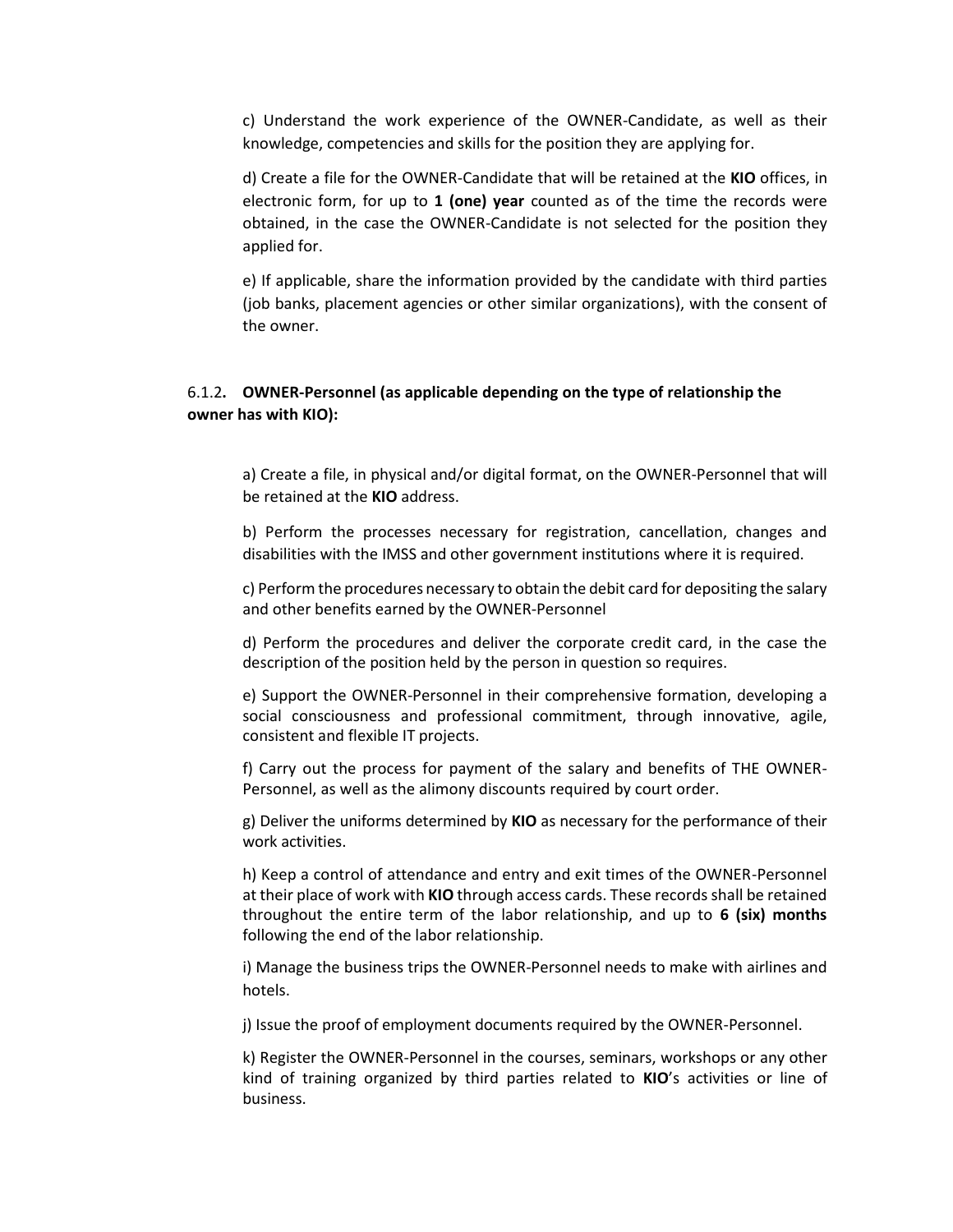l) Prepare the letters or assignment contracts for the work tools required by the OWNER-Personnel to execute their work functions.

m) Process the applicable insurance (such as, life insurance, major medical expenses, among others) and the grocery vouchers.

n) To provide the service of providing fuel for the vehicles used by the OWNER-Personnel in compliance with their labor obligations.

o) Display the file of the OWNER-Personnel to verify compliance with the processes in the quality audits or accounting audits of **KIO** that are performed periodically by third parties certified in the corresponding field.

p) To make professional recommendations to the OWNER-Personnel or to give references related to them and their labor or professional performance during the term of the labor relationship, up to **1 (one) year** following the end of the relationship.

q) For informative purposes or in corporate communications (newsletters, bulletins or methods of internal communication) related to events, campaigns or notices, which may include, as applicable, photographs, interviews, or mentions in methods of communication or social media.

r) Treatment of personal information as necessary or advisable in order for KIO to be able to comply with its legal or contractual obligations with personnel and clients, depending on the type of legal relationship it has with the owner.

The personal data of the personnel mentioned in this section shall be retained, physically and electronically, by **KIO** for up to **10 (ten) years** following the end of the labor relationship or the corresponding legal terms, depending on the type of relationship that **KIO** had with the owner.

#### 6.1.3. **OWNER-Customer or Prospective Customer:**

a) Contact by any means, by phone, email or social networks, the OWNERS-Customers, to attend to and follow up on their information requests, services and/or products offered and/or sold by **KIO**.

b) Manage and provide the service offered by **KIO**, as well as provide technical assistance to the Customer or Prospective Customer.

c) Contact the OWNER-Customer by any means in order to make clarifications and provide follow-up on payments or any other situation related to the products and/or services provided by **KIO**, such as complaints or comments about the services.

d) Make contact with the OWNER-Customer to manage and collect debts and, when applicable, contact the individuals that the OWNER has authorized as payment contacts.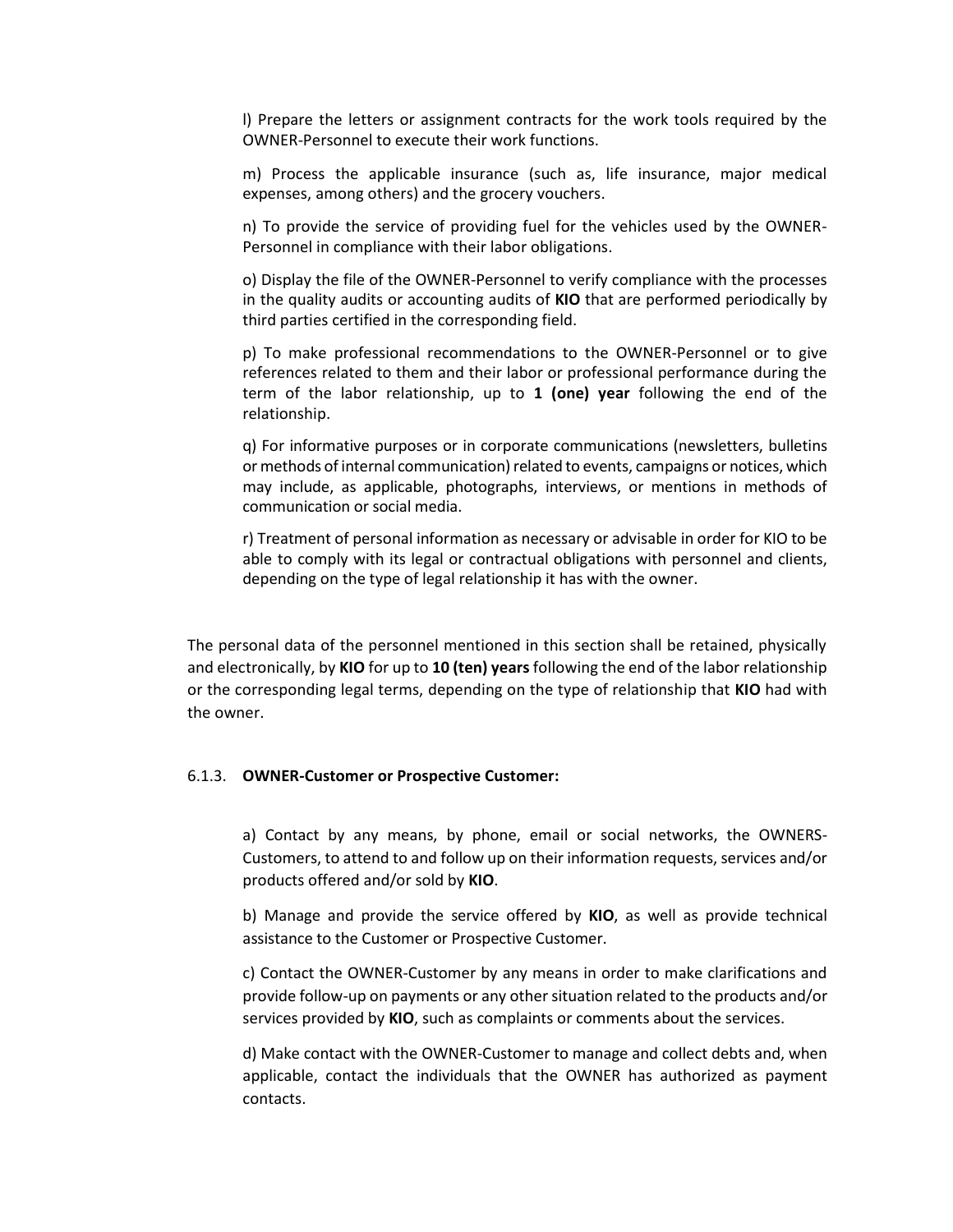e) Register them in the accounting system, for access to the personal data, by the individuals authorized for such purpose.

f) Issue electronic invoices and credit memos derived from the products and/or services offered by **KIO**. These invoices, in physical and/or electronic format, as well as the credit memos, shall be retained by **KIO** throughout the term of the business relationship, and for up to **10 (ten) years** following the end of such.

g) Store on different databases the information on the customers or prospective customers that contact **KIO** over the phone or via email to make consultations or request products and/or services. These records shall be stored for a period of **1 (one) year** counted as of the time they are obtained; in the case no product and/or service was sold.

h) Perform transactions with credit institutions as a result of the business transactions.

i) Register them in the software called SIAV MÉXICO, SIOS, SIAA, SPI, SAP, as well as the software for generation and sending of electronic invoices and encrypted electronic documents, for access to the personal data by the individuals authorized for such purpose.

j) Notify the Customer or Prospective Customer of changes in the service offered by **KIO**.

k) Coordinate meetings with the OWNERS-Customers over the phone, via email or through any other means, in the form of either physical or digital support.

l) Attend to and follow up on sales through Internet sites and expositions.

m) Generate a record in the database of **KIO**'s "customers" and/or prospective customers, which shall be retained for the duration of the business relationships, and for **1 (one) year** following the end of such.

n) For purposes of recording, managing and administering purchase, work or service orders, as well as payment mechanisms, through IT platforms.

o) For informative or corporate communication purposes related to events, campaigns or notices, which may include, as applicable, photographs, interviews, mentions in media or social media (for example, in the context of success stories, customer experiences other similar items).

p) Treatment of personal information as necessary or advisable in order for KIO to be able to comply with its legal or contractual obligations with personnel, depending on the type of legal relationship it has with the owner.

#### 6.1.4**. OWNER-Supplier:**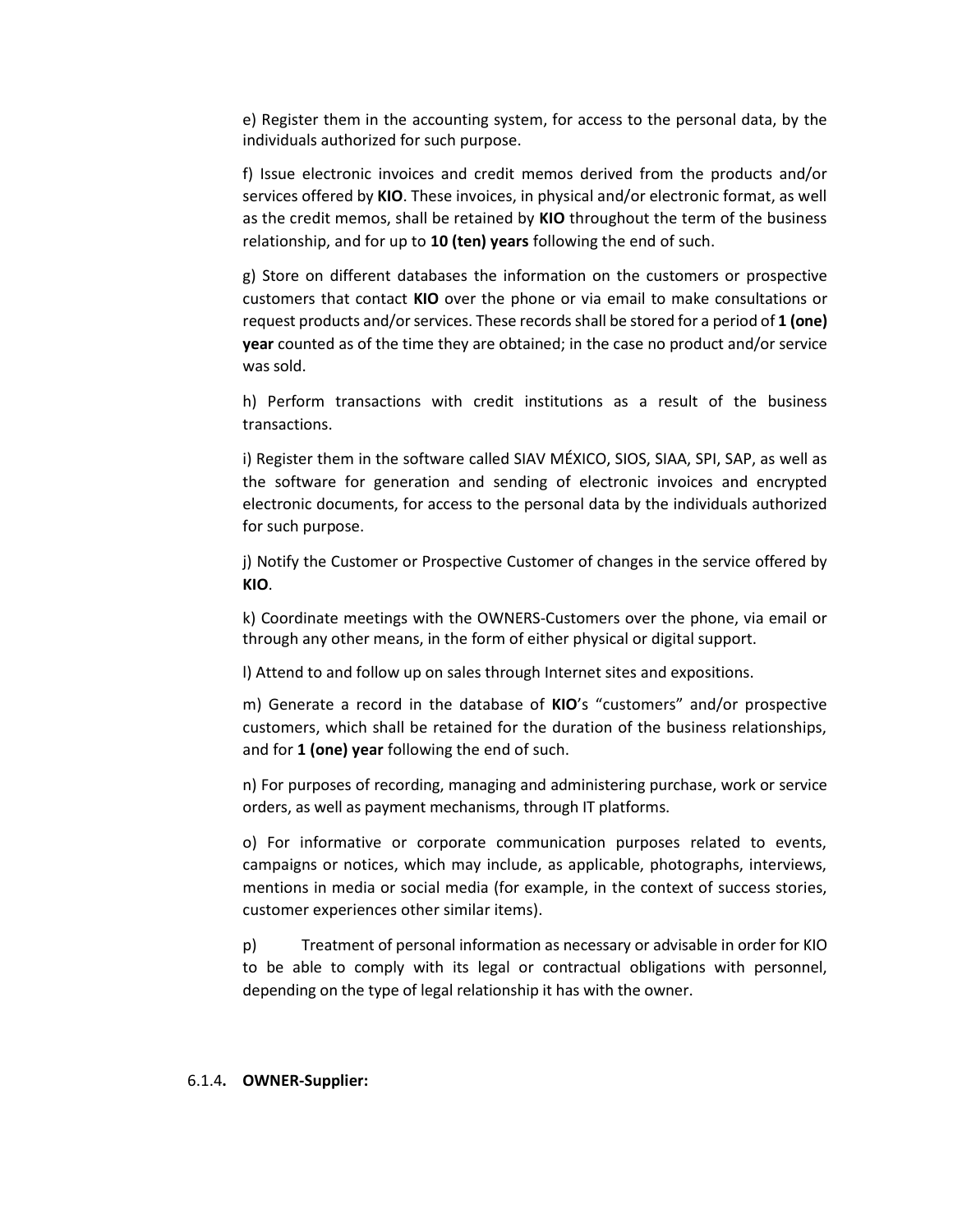a) Contact the OWNERS-Suppliers via telephone or email to request or follow up on requests for the information, products and/or services required.

b) Contact the OWNER-Supplier via any means in order to make clarifications and follow up on payments or any other situation derived from the services requested by **KIO**.

c) Register them in the accounting system or the method that comes to replace it in the future, for access to the personal data, by the individuals authorized for such purpose.

d) Retain for a period of up to **10 (ten) years** as of the time they are generated, the electronic invoices and credit memos, in physical and/or electronic format, related to the products and/or services requested by **KIO**.

e) Retain for a period of **10 (ten) years** the contracts that **KIO** enters into with its suppliers, both in physical and electronic form, upon finalization thereof.

f) Make bank transfers and data corrections related to the requests for products and/or services made by **KIO**.

g) Verify the Supplier's personal and professional references, and verify and investigate the Supplier's background, behavior and/or business reputation, either directly or through the provision of services by parties engaged to perform such services.

h) If applicable, issue information on the Supplier to the parties responsible engaged by KIO that provide services to KIO related to the processing of information for administrative purposes, comprehensive management systems (including but not limited to billing and payment systems) and for statistical and control purposes.

i) For purposes of recording, managing and administering purchase, work or service orders, as well as payment mechanisms, through IT platforms.

j) For informative purposes or in corporate communications related to events, campaigns or notices, which may include, as applicable, photographs, interviews, or mentions in methods of communication or social media.

k) Treatment of personal information as necessary or advisable in order for KIO to be able to comply with its legal or contractual obligations with personnel, depending on the type of legal relationship it has with the owner.

#### 6.1.5. **OWNER-Participants in events and/or training organized by KIO:**

a) To register the OWNER-Participant as an attendee for the events and/or training organized by **KIO**.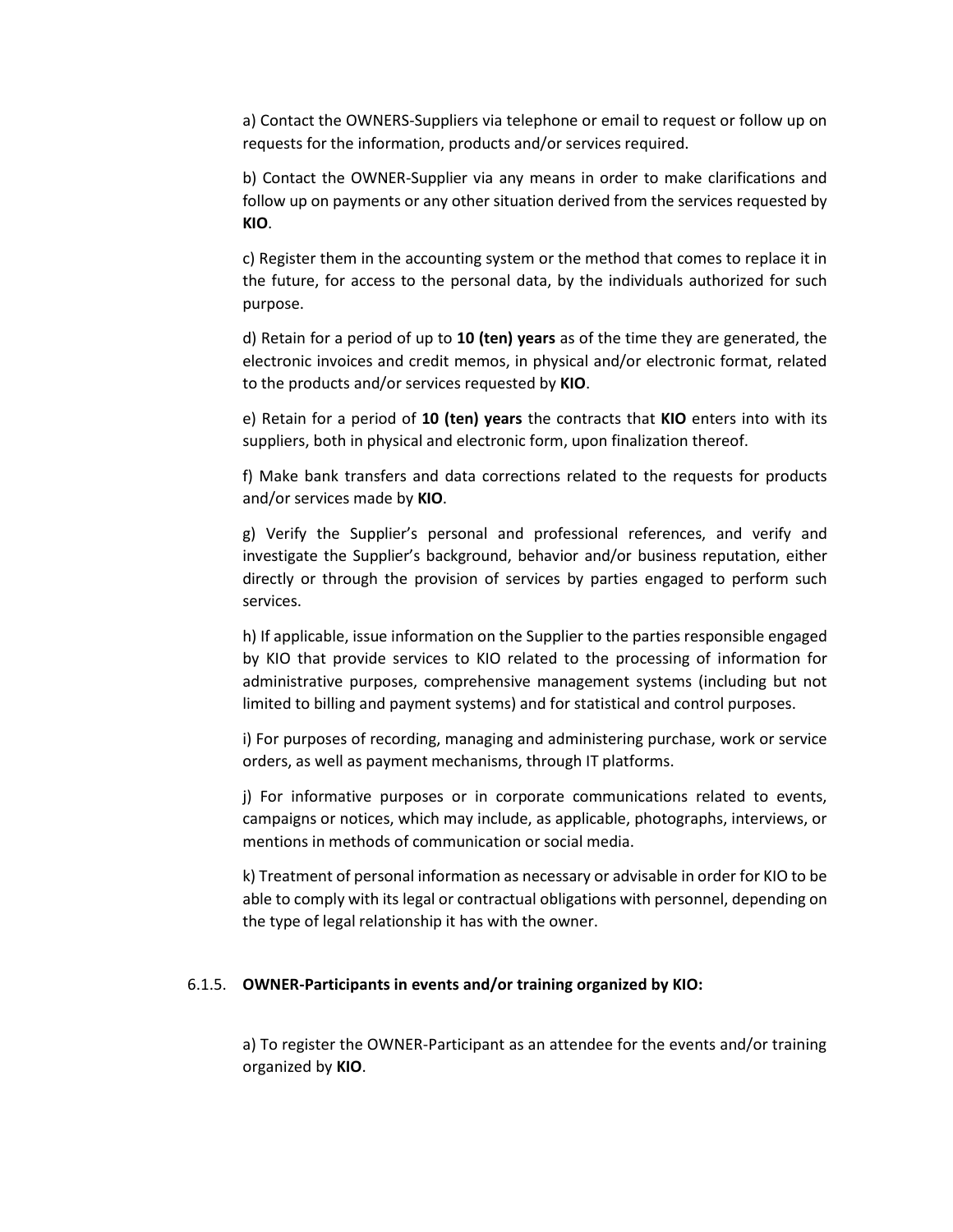b) To confirm the attendance and allow access by the OWNER-Participant to the physical or virtual spaces where the events and/or training organized by **KIO** are held.

c) Store on different databases, in physical or electronic format, the information on the participations in the events and/or training organized by **KIO**.

d) Send information on times, location, schedule, speakers, as well as any changes thereto, to the participants in the events and/or training organized by **KIO**.

e) In the case that **KIO** deems it advisable, it can send information, promotions or information on its products or services, which may either be send directly by **KIO** or through any third-party Owner.

f) For informative purposes or in corporate communications related to specific events and/or training, which may include, as applicable, photographs, interviews, or mentions in methods of communication or social media.

This information may be retained by **KIO** for up to **2 (two) years** after the event and/or training is held.

#### 6.1.6. **OWNER-Visitor to THE KIO WEBSITE:**

a) Store on different databases, in physical or electronic format, the information on the customers or prospective customers that contact **KIO** over the phone or via email in order to make consultations or request products and/or services. These records shall be stored for a period of **1 (one) year** counted as of the time they are obtained, in the case that no the business transactions are carried out with **KIO**.

b) Send information or quotes, upon prior request by the OWNER-Visitor through the form available on the **KIO** website under the "Contact us" tab.

#### 6.1.7**. OWNER-Visitors to the KIO tax address:**

a) Store on different databases, in physical and/or electronic format, the data and images of the visitors to the **KIO** address, in order to provide them with access cards and maintain control of the entry and exit of the visitors to its facilities, as well as the data centers, which forms part of the security and protection measures adopted within the organization. The images stores through the video surveillance systems shall be retained for a period of **90 (ninety) days** as of the date they are captured. The other data requested from the visitors may be retained for a period of up to **1 (one) year** from the time it was obtained.

#### **7. Other provisions**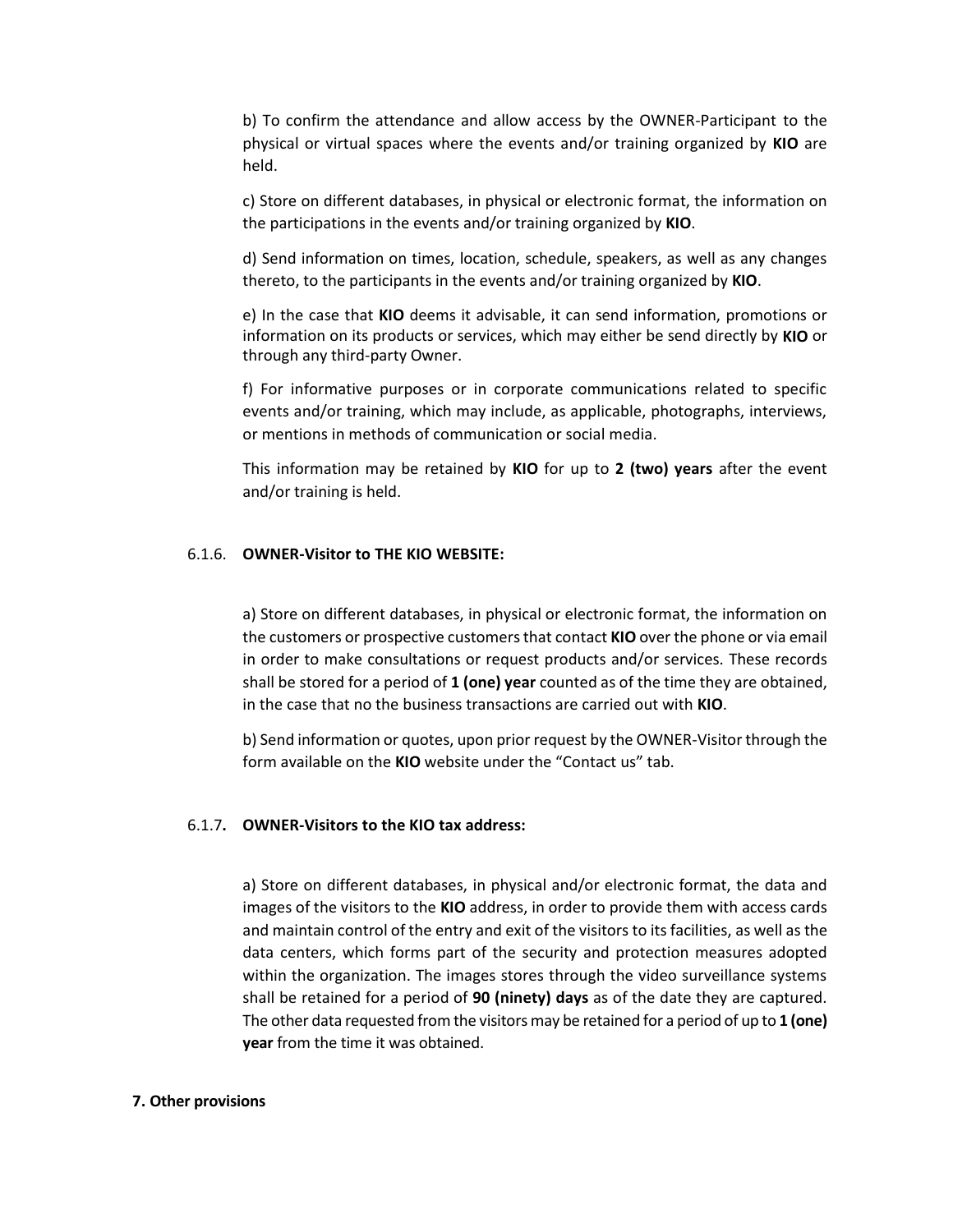- 7.1. KIO agrees to observe with respect to the personal data it treats of the OWNER, the principles of legality, consent, information, quality, purpose, loyalty, proportionality and responsibility.
- 7.2. KIO shall cancel the personal data of the OWNER when the purposes for which the data was treated are complete, except in the cases where this Notice or the law establishes a different specific term.
- 7.3. KIO agrees to only contract services on the cloud with suppliers that meet the requirements establishes in the LFPDPPP Regulations.
- 7.4. The personal data of the OWNER may be used for the following Secondary Purposes, as applicable in the case of the relationship between the OWNER and **KIO**:

a) Generate information for the **KIO** website.

b) To send newsletters or periodic communications directly or through handlers, on current matters related to the products and/or services offered by **KIO**, or for other marketing or business prospecting purposes.

c) Evaluate the opinion of the owners and the quality of the products and/or services offered by **KIO**.

d) To send emails with information on events organized by or related to **KIO** and/or third parties; (ii) To prepare reports on statistical studies and demographic reports with disassociated data of its OWNERS.

e) To send communications related to services, job offers, promotions, information on event sponsors and security updates.

f) To send information on the technical support and administrative services provided by **KIO**.

g) For informative purposes or in corporate communications related to events, campaigns or notices, which may include, as applicable, photographs, interviews, or mentions in methods of communication or social media.

h) Others that are not necessary for **KIO** to be able to comply with its legal or contractual obligations in its relationship with the OWNER.

7.5. Should the OWNER not wish for **KIO** to use its personal data for the Secondary Purposes established in the preceding point, the OWNER has a term of **5 (five) business days** to, when applicable, express its refusal for the treatment of its personal data with respect to the purposes that are not necessary and that did not give rise to the legal relationship with **KIO**. To this end, **KIO** makes an email address available to which the application to remove treatment of the personal data must be sent, which is as follows: [protecciondedatos@kionetworks.com](mailto:protecciondedatos@kionetworks.com)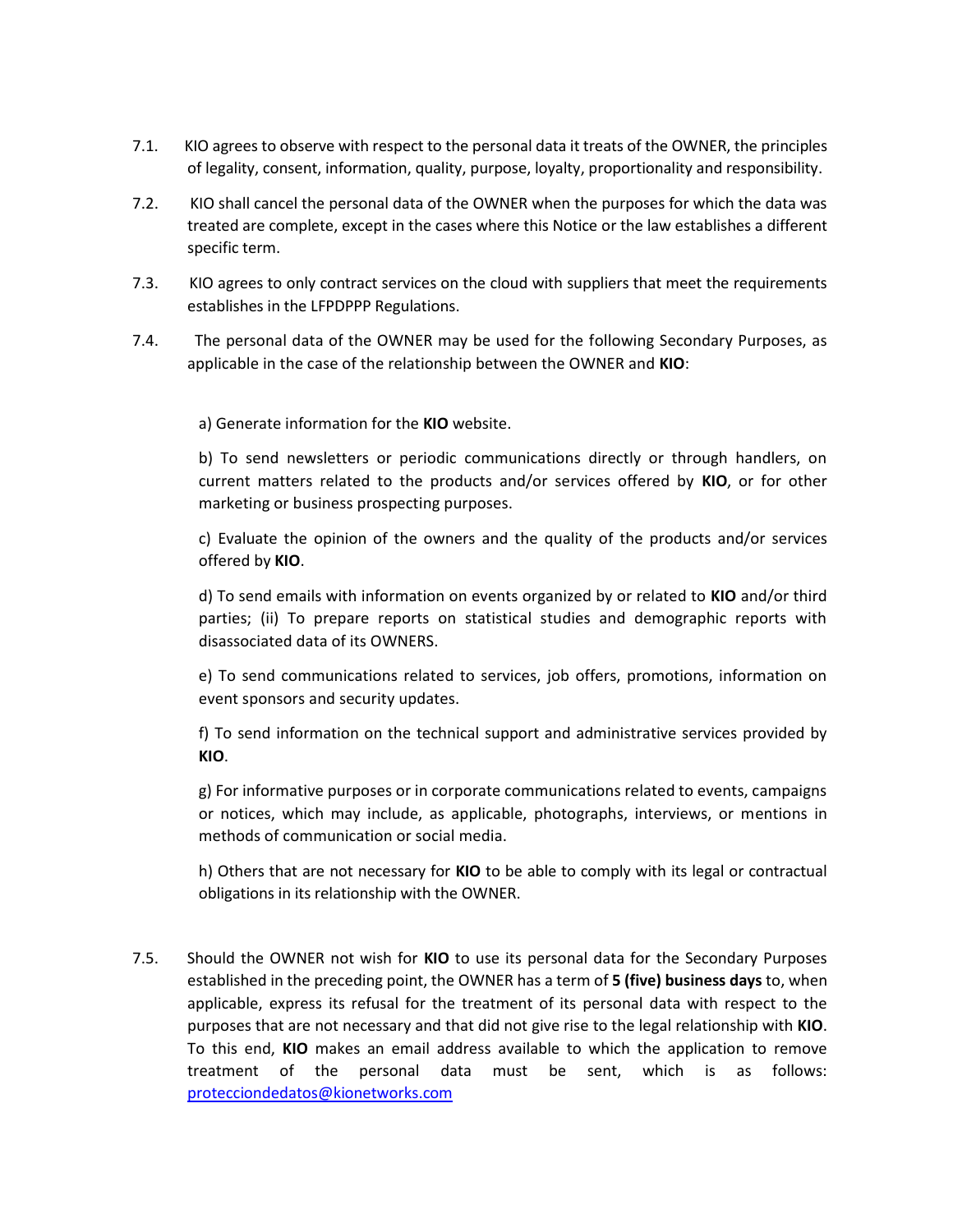## **8. Limitations on the access and disclosure of the personal data**

8.1. Also, to avoid receiving promotional messages or advertising from **KIO** they can send a message with this request to [protecciondedatos@kionetworks.com.](mailto:protecciondedatos@kionetworks.com) In the case of advertising over the phone, you can also register with the Public Registry to Avoid Advertising. For more information, visit the website of the Federal Consumer Protection Agency (PROFECO), found at [https://repep.profeco.gob.mx/.](https://repep.profeco.gob.mx/)

# **9. Security Measures.**

- 9.1 **KIO** protects the security of the personal information by applying physical, administrative and technological security measures substantially similar to those used to protect its own confidential information, complying with the legal standards of the applicable laws. All databases of personal data have limited access and are located in facilities controlled with security mechanism and are subject to treatment as confidential.
- 9.2 Notwithstanding the above, and in the case of security violations in any phase of the treatment that significantly affect the property or moral rights of the OWNERS, they shall be informed via email immediately, in order for such OWNERS to be able to take the corresponding measures to defend its rights, relieving **KIO** of any liability if the violation is not attributable to it.

## **10. Party designated to process requests**

10.1. In the case that the OWNER wishes or needs to withdraw its consent, or to Access, Correct, Cancel or Oppose the treatment of the personal data it has provided, it must do so through the party designated by **KIO**, the information on which is as follows:

# **Party designated:** ARCO Rights Coordinator

**Email address:** [protecciondedatos@kionetworks.com](mailto:protecciondedatos@kionetworks.com)

# **11. Means for revoking consent**

The OWNER of the personal data may revoke the consent granted by means of acceptance hereof. This revocation of the consent granted through electronic means must be carried out by following the procedure below and using the following form for the OWNER to exercise its rights.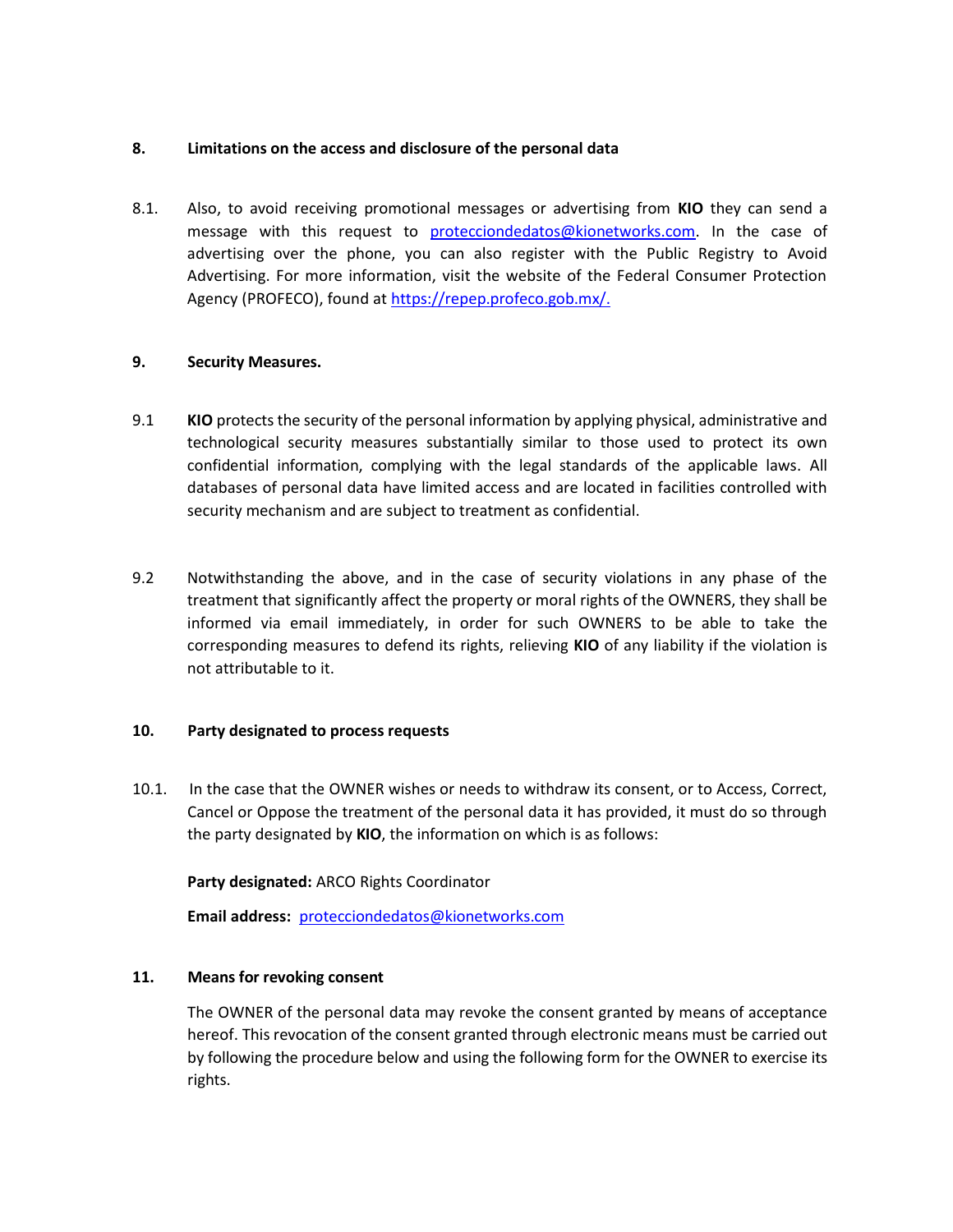- 11.1. Send an email addressed to the Party Designated in point 8.1 of this Notice, by means of which these requests will be addressed.
- 11.2. Send an email or message to the email mentioned above indicating:

1.The full name of the OWNER, address and email to receive the response generated as a result of the request

- 2. The reason for the request
- 3. The arguments supporting the request or petition
- 4. Official document that verifies their identity and proves they are who they say they are
- 5. Date as of which the revocation of consent is effective
- 11.3. **KIO** shall notify the owner within a maximum term of **20 (twenty) business days** counted as of the date on which the request related to the exercise of the ARCO rights is received, of the decision adopted, in order for it, if it is deemed to be applicable, to be made effective within the **15 (fifteen) business days** following the date on which the response is communicated, by means of a message indicating that all of the acts related to the non-treatment of the personal data of the OWNER have been executed.

## **12. Means for exercising ARCO rights**

12.1. In the case that the OWNER needs to Access, Correct, Cancel or Oppose the personal data it provided to **KIO**, the OWNER shall have the following form available to it for it to exercise its rights, for which it must respect the following procedure:

1. Send an email addressed to the Party Designated by KIO in point 8.1 of this Notice, by means of which these requests will be addressed, indicating the following:

(a) The full name of the OWNER, address and email to receive the response generated as a result of the request

(b) The reason for the request

(c) The arguments supporting the request or petition

(d) Official document the OWNER's identity (or, if applicable, the identity of their representative or legal representative)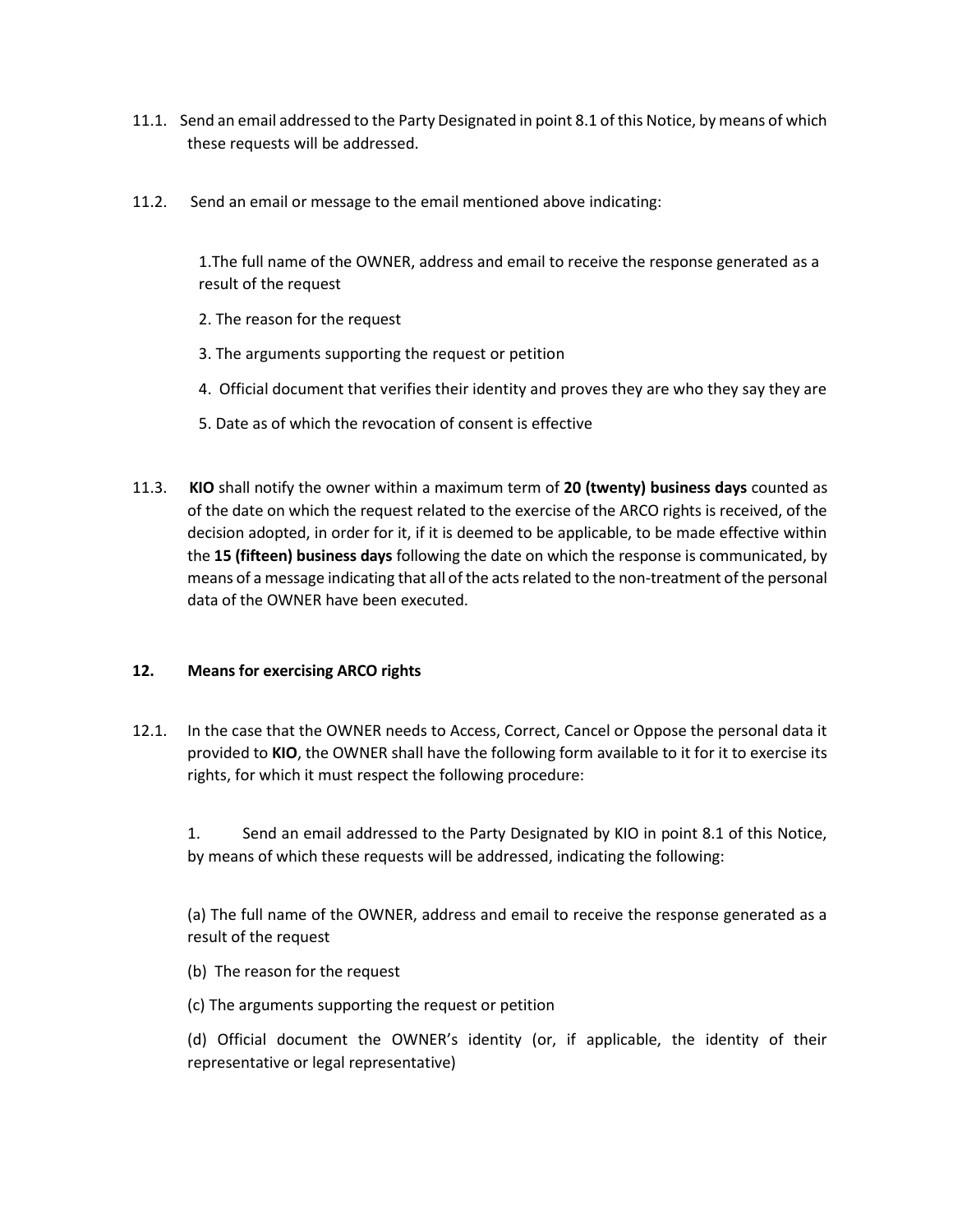(e) Clear and precise description of the personal data for which the OWNER wishes to exercise any of its ARCO rights, and any other element or document that facilitates the localization of the personal data.

12.1.1. In the case of requests for the correction of personal data, the OWNER must indicate, in addition to the above, the changes to be made and provide the documentation supporting the request.

12.1.2. **KIO** shall notify the owner within a maximum term of **20 (twenty) business days** counted as of the date on which the request for access, correction, cancellation or opposition is received, of the decision adopted, in order for it, if it is deemed to be applicable, to be made effective within the **15 (fifteen) business days** following the date on which the response is communicated.

12.1.3. In the case of requests for access to personal data, the delivery shall proceed upon verification of the identity of the requestor or legal representative, as applicable.

# **13. Sending and transfer of personal data**

- 13.1. **KIO** agrees not to transfer the data referred to in this Notice to Third parties without the prior consent of the owner, or in the cases indicated in article 37 of the Federal Law for Protection of Personal Data in possession of the Private Sector and its Regulations.
- 13.2. In compliance with the purposes of this Notice or its legal or contractual obligations, KIO may transmit data to handlers for its treatment, in the terms set forth in articles 50 and 51 of the LFPDPPP.
- 13.3 Thus, **KIO** agrees to take the measures necessary to guarantee that the handlers it hires comply with the purposes established in this Notice.

## **14. Changes**

This Privacy Notice may be amended at the time and in the matter that **KIO** deems appropriate based on the study and the regulations related to the protection of personal data that arise, and it therefore agrees to keep this Notice up to date for consultation on the **KIO** WEBSITE, in order for, if applicable, the OWNER to be able to exercise its ARCO rights.

## **15. Specific notes**

15.1. **Wingu Networks, S.A. de C.V**.: The financial data and/or payment methods that You share through the Internet sites [www.wingunetworks.com,](http://www.wingunetworks.com/) [www.suempresa.com](http://www.suempresa.com/) and/or [www.xpresshosting.com,](http://www.xpresshosting.com/) are gathered and treated directly by the company responsible for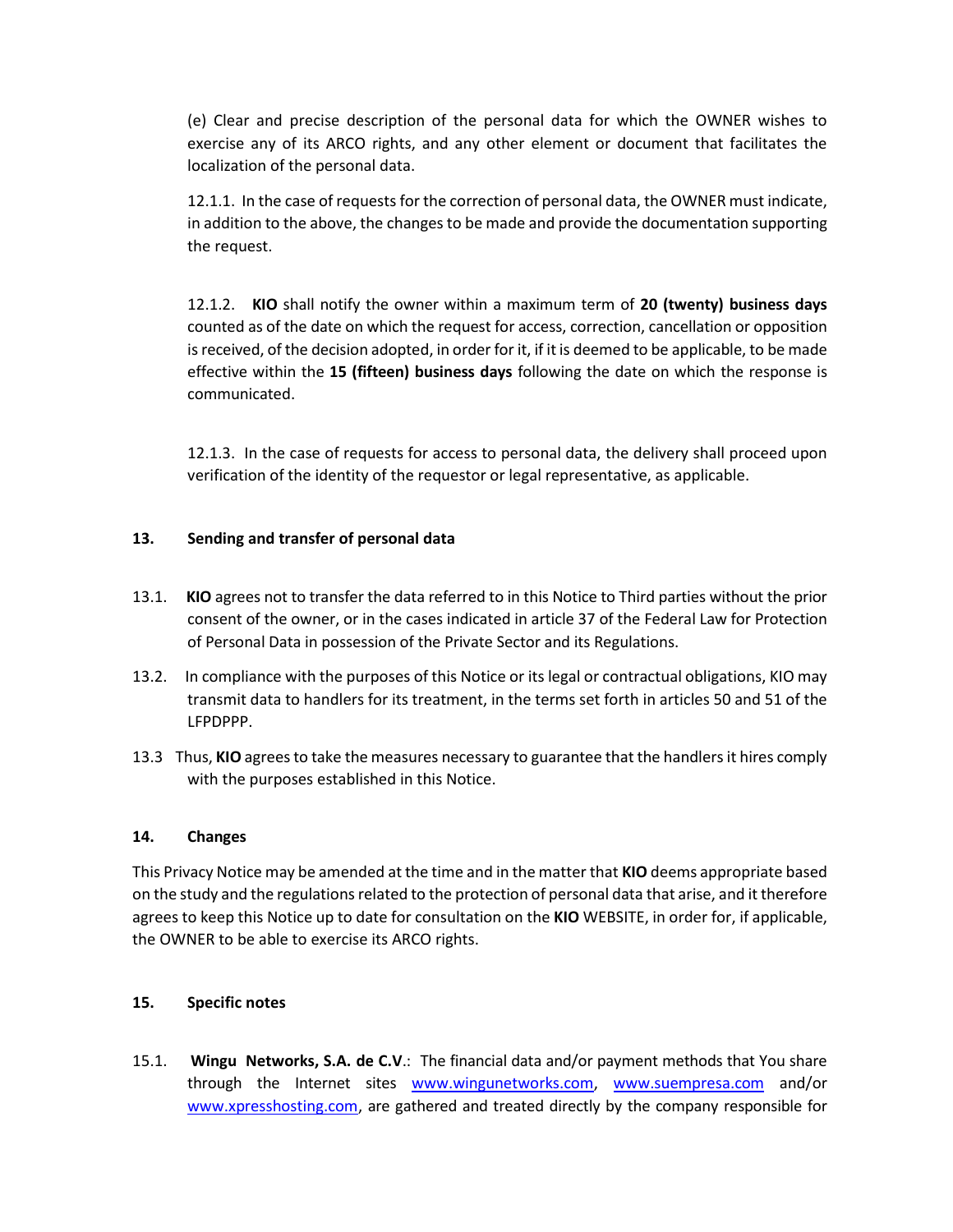their treatment, which serves as a transaction platform for the operation and verification of the payments. **KIO** does not have access to this information. **KIO** also does not have access to or control over the information shared directly by the customer in using technological platforms or services of third parties (for example, Google, Amazon Web Services, Microsoft, etc.), in which case it is the privacy policy and/or notice of such parties shall be applicable. In the case of contracting domain names and/or hosting, **KIO** may share personal information with handlers or third parties as necessary comply with the contractual obligation of providing the service contracted, in accordance with the international ICCAN (Internet Corporation for Assigned Names and Numbers) standards.

- 15.2. **Masnegocio.com, S.A.P.I. de C.V.**: The financial data and/or payment methods that You share through the Internet sites [www.masnegocio.com](http://www.masnegocio.com/) y [www.nubbita.com](http://www.nubbita.com/) and/or are gathered and treated directly by the company responsible for their treatment, which serves as a transaction platform for the operation and verification of the payments. **KIO** does not have access to this information.
- 15.3. **Sixsigma Networks México, S.A. de C.V.**: The services contracted with **KIO** with respect to data analytics, including those which, when applicable, are offered under the commercial name of "Dattlas", may involve the transfer of personal data to treatment handlers. Due to their nature, these services may involve the treatment of personal data, the scope of which the contracting customer is aware of and informed of in accordance with the contractual provisions established in this regard.
- 15.4. **Sm4rt Security Services, S.A. de C.V.**: The services contracted with **KIO** may involve the transfer of personal data to treatment handlers related to SOC (Security Operation Center), Vulnerability Management, or Privacy Impact Analysis services, or other similar services. Due to their nature, these services may involve the treatment of personal data, the scope of which the contracting customer is aware of and informed of in accordance with the contractual provisions established in this regard.

## **16. Guaranteeing authority**

If you consider that your right to the protection of your personal data has been damaged as a result of any conduct or omission of ours, or you presume there may be a violation of the provisions established in the Federal Law for Protection of Personal Data in possession of the Private Sector and its Regulations, and other applicable laws, you may file your nonconformity or complaint with the National Institute of Transparency, Access to Information, and Protection of Personal Data (INAI). For more information, we recommend that you visit their official website of [http://www.inai.org.mx](http://www.inai.org.mx/)

## **17. Applicable law and jurisdiction**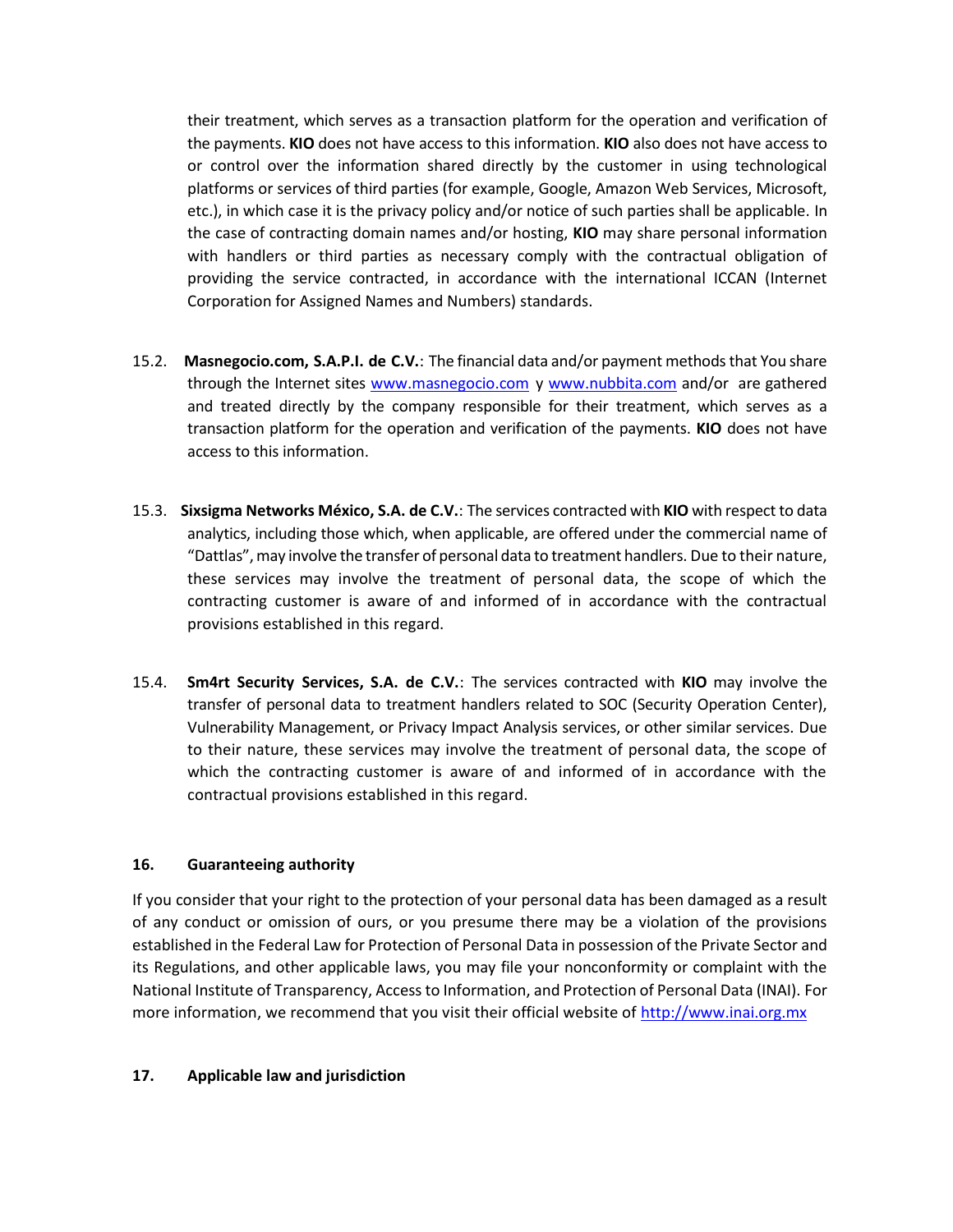This notice is governed by the laws applicable in Mexico, particularly by the Federal Law for Protection of Personal Data in possession of the Private Sector and its Regulations, and other applicable laws.

V. 05.22

## **SECTION 2: PRIVACY POLICY**

#### **1. IDENTIFYING INFORMATION**

In compliance with the duties of information set forth in article 10 of Law 34/2002 of July 11 regarding Services of the Information Society and E-commerce, the following information is provided below: the owner of KIO NETWORKS.ES is KIO NETWORKS ESPAÑA, S.A. (hereinafter, the OWNER), with address for these purposes located at Santiago Navarro nº8 Complejo de Espinardo, 30100 Murcia, Tax Identification Number: A73831604. The contact email is info@kionetworks.es

## **2. USERS**

The access and/or use of the OWNER'S website gives rise to the condition of being a USER, who accepts, through such access and/or use, the General Use Conditions indicated herein. The referred Conditions shall be applied independently from the General Contracting Conditions that may be mandatory, in its case.

#### **3. USE OF THE SITE**

KIO NETWORKS.ES provides access to information, services, programs or data (hereinafter, "the contents" on the Website of the OWNER that the USER may access to. The USER assumes responsibility for the use of the Website. This responsibility extends to the registration required to access certain services or contents. In this registration, the USER shall be responsible for providing true and legal information. As a consequence of this registration, the USER can be provided with a password, which he/she shall be responsible for, committing to make careful and confidential use thereof. The USER agrees to make appropriate use of the contents and services that the OWNER offers through its Website.

#### **4. DATA PROTECTION**

KIO Networks España is the controller and responsible for the processing of the information, with address for these purposes located at Santiago Navarro nº8 Complejo de Espinardo, 30100 Murcia, Tax Identification Number: A73831604.

Any matter related to the protection of information shall be attended to at lopd@kionetworks.es or via mail posted to the Individual Responsible for Processing of KIO Networks España at the address indicated above.

KIO Networks España reserves the right to modify this policy to adapt it to legislative or jurisprudential changes. In this case, the changes made shall be announced on the Website reasonably in advance to the implementation thereof.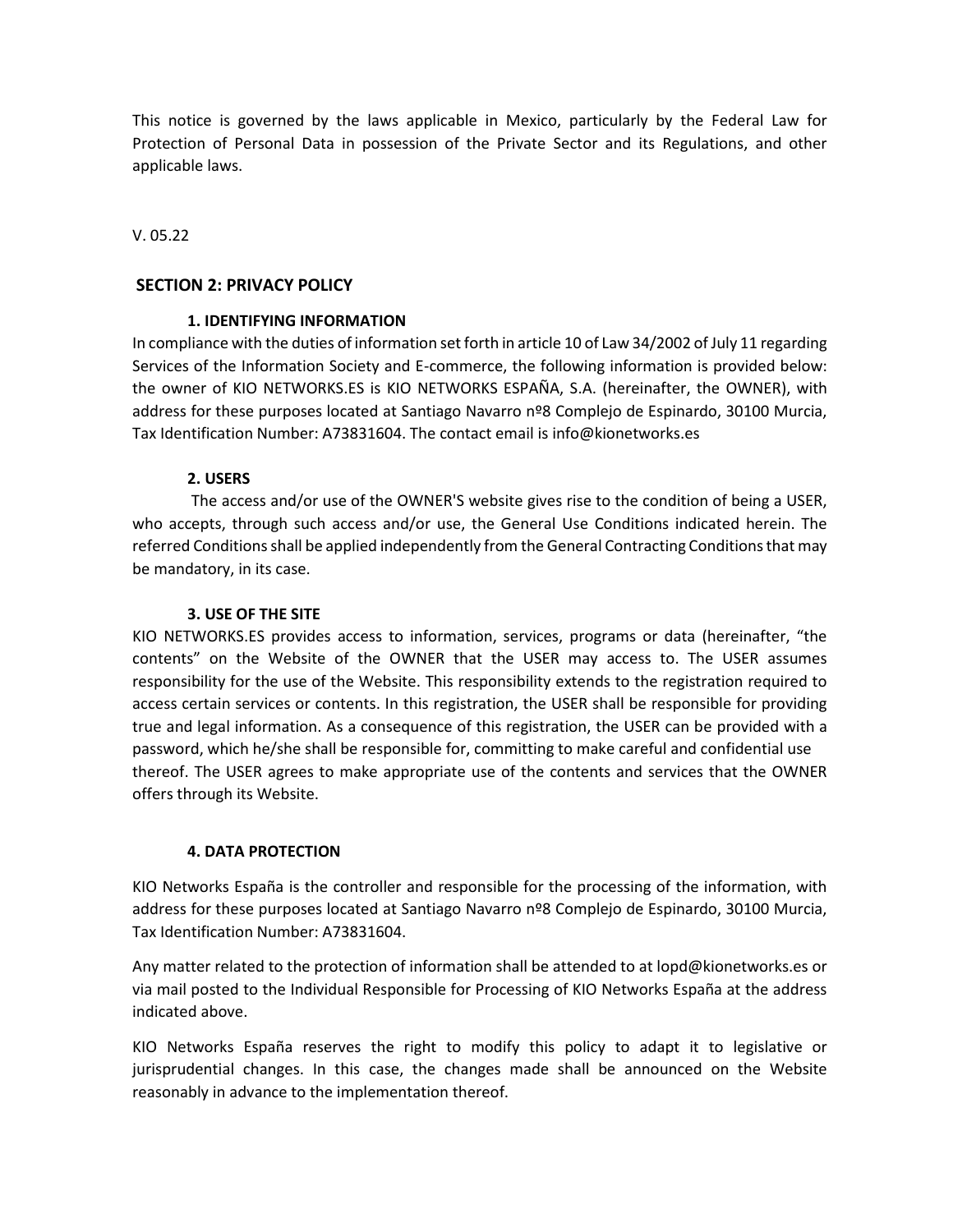#### **Purposes**

We use your data for the following purposes:

- Attend to requests for information about our services.
- Provide our services.
- Manage contractual relationships with clients, suppliers and employees.
- Manage access to facilities.

## **Data Processed**

The data to be processed by KIO Networks España within the framework of the relationship with the interested party and conditioned to the consented purposes, which include the following categories:

- Identification and contact information, for example: names, last names, phone number or email.
- Economic data.
- Data on their visit to our website and social networks as described in the "Use of cookies" section below.

Whenever we request Personal Data, we will clearly inform the data subject about the personal data we gather and the purpose of such, and will ask for his/her express consent through marking the corresponding boxes on the data request forms. It is important that he/she keeps his/her data up to date and notify us of any changes.

## **Retention of the data**

The personal data provided shall be retained for as long as necessary in order to respond to the requests or applications made, the provision of our services or the contractual relationship, provided that the elimination of the data is not requested by the interested party, and only for the length of time required to comply with the legal obligations that may correspond depending on each type of data.

# **Recipients to which the data shall be communicated**

The data may be communicated to related parties of KIO Networks España for the provision of various services as Processors. Some of these processors operate outside the EU, and may be covered by the Privacy Shield agreement. - Information available at: https://www.privacyshield.gov. When this does not apply, the interested party shall be promptly informed.

During the processing, KIO Networks España shall not make any assignment, except due to legal obligation.

# **Legitimacy of the processing of your data**

We process your data thanks to your clear consent or through the signing of a contract.

## **Rights of the interested party**

Any person has the right to obtain confirmation as to whether KIO Networks España is processing his/her personal data or not and he/she may contact us at any time to: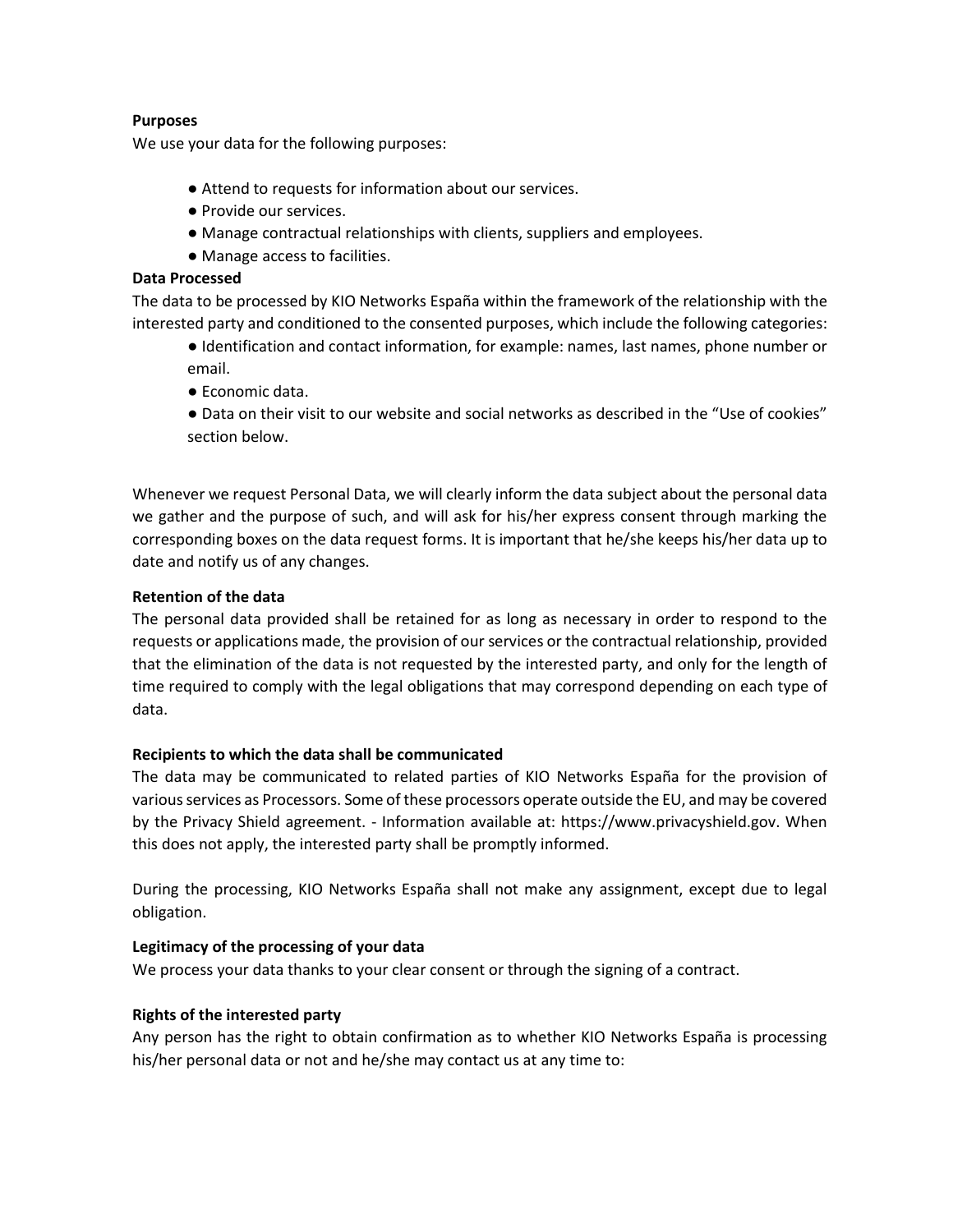- Access his/her personal data and any other information indicated in Article 15.1 of the GDPR (General Data Protection Regulation).
- Rectify his/her personal data when it is inaccurate or incomplete in accordance with article 16 of the GDPR.
- Cancel his/her personal data in accordance with article 17 of the GDPR.
- Limit the processing of his/her personal data in accordance with article 18 of the GDPR.
- Request the transferability of his/her data in accordance with Article 20 of the GDPR.

● Oppose the processing of his/her personal data in accordance with article 21 of the GDPR. If you have granted your consent for any concrete purpose, you have the right to withdraw the consent granted at any time, without affecting the legality of the processing based on your prior consent that was then withdrawn.

These rights can be exercised by sending an email to lopd@kionetworks.es or by mail posted to KIO Networks España, providing proof of your identity.

Lastly, we inform the interested parties that they may file a claim related to the processing of their personal data with the Control Authority (www.aepd.es).

## **Additional Information**

Detailed information on the requirements, rights and legislation applicable to data protection can be consulted at http://www.agpd.es

A list of frequently asked questions can be found at https://sedeagpd.gob.es/sedeelectronicaweb/vistas/infoSede/preguntasFrecuentes.jsf

## **5. INTELLECTUAL AND INDUSTRIAL PROPERTY**

The OWNER, on its own behalf or in its capacity as assignee, is the owner of all of the intellectual and industrial property rights of KIO NETWORKS.ES, as well as of the elements contained therein. All rights reserved. In light of the provisions established in articles 8 and 32.1, second paragraph, of the Intellectual Property Act, the reproduction, distribution and public communication, of all or a portion of the contents of this website for commercial purposes, including the form it was made available, in any support or by any technical means, without the prior and express of the OWNER, are expressly forbidden.

The USER agrees to respect the Intellectual and Industrial Property rights of the OWNER and to abstain from cancelling, altering, avoiding or manipulating any protection device or security system installed on the OWNER'S websites.

## **6. COOKIES POLICY**

This website, kionetworks.es, like many others, uses cookies in order to facilitate, improve and personalize the user navigation experience.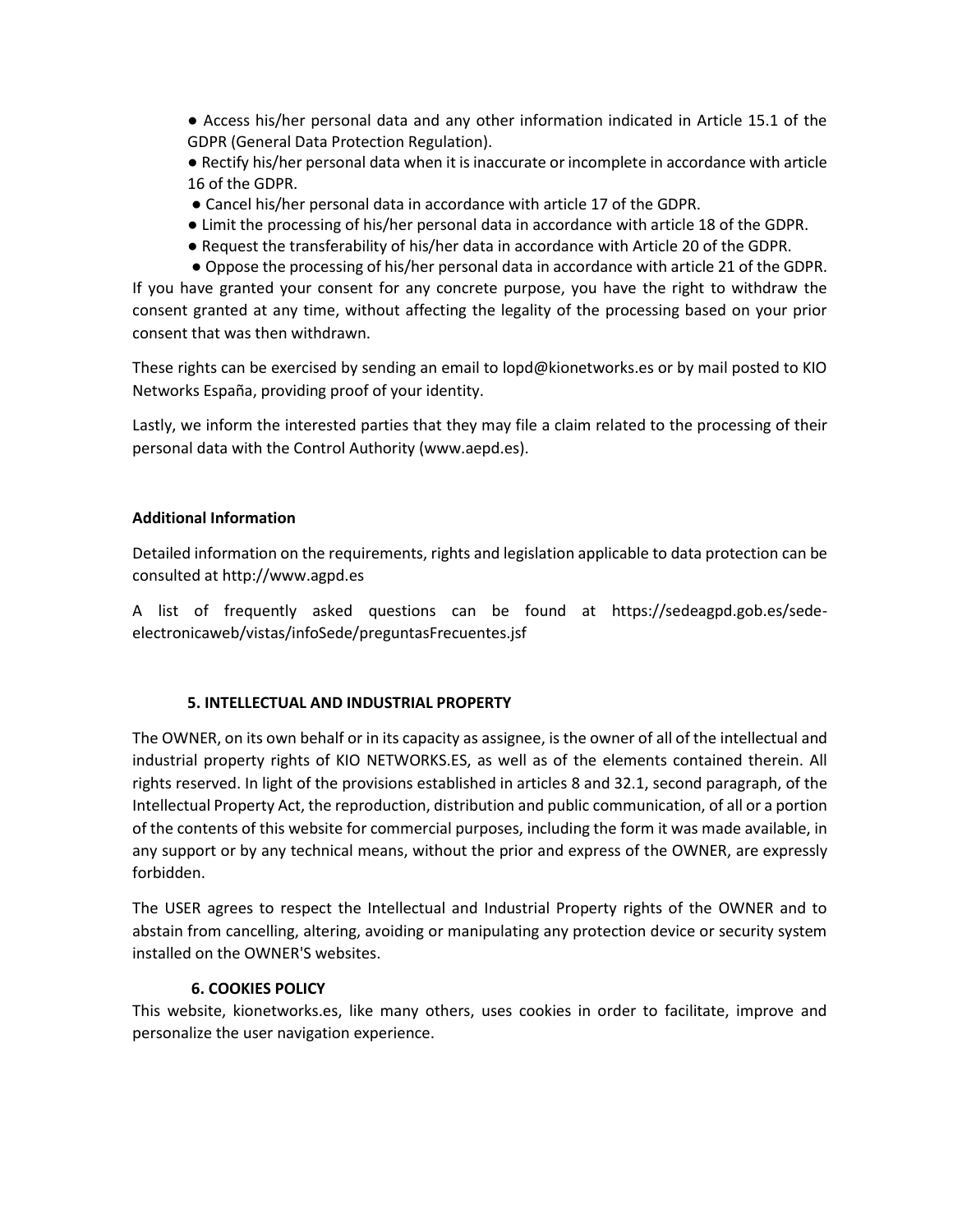Cookies are small text files that the server of a website stores on the user's browser (Explorer, Safari, Firefox, Chrome…). In this way, when the user returns to the website, the cookies are read to identify the user and establish their navigation preferences.

This website uses the following cookies:

**● Cookies to facilitate navigation** of users and to remember where users are when they navigate on the website. These cookies disappear after one month.

● **Session cookies** to follow the session on websites that require registration. These cookies are required to access the restricted services or content by users who navigate as registered users. If the "remember my password" selection has not been selected, these cookies are eliminated when the browser is closed or the device is turned off.

● **Web measurement and analysis cookies.** These cookies are used to analyze the visits made by users, and their navigation time on the website. The information gathered by these cookies is transferred and filed directly on the servers of the service providers.

● **Advertising cookies.** These cookies are used to know whether you have visited an ad and how long it has been since you visited it. This allows us to show you the most appropriate advertising at all times.

**● Third party advertising cookies.** Many advertisements shown on this website are generated by third parties. Some of these third parties may store cookies on your browser while you navigate on kionetworks.es. The companies that generate these cookies have their own privacy policies.

● **Other third party cookies.** Third parties may store cookies on your browser while you navigate on kionetworks.es. The companies that generate these cookies have their own privacy policies.

● **Geolocation cookies.** These are used to verify the country you are in when you request a service. This Cookie is completely anonymous and they are only used to help direct the content to your location.

## **How can I disable the cookies?**

You can configure your browser to delete all of these cookies automatically when you close the browser, computer or device.

- Chrome: <http://support.google.com/chrome/bin/answer.py?hl=es&answer=95647>
- Firefox: http://support.mozilla.org/en-us/kb/cookies-information-websites-store-on-your-com puter?redirectlocale=en-us&redirectslug=cookies
- Internet Explorer: http://support.microsoft.com/kb/196955
- Safari Web: <http://support.apple.com/kb/ph5042>
- Safari IOS: http://support.apple.com/kb/ht1677

## **What happens if the Cookies are disabled?**

Some functions will be disabled, such as, continued identification, receipt of information directed to your location, etc.